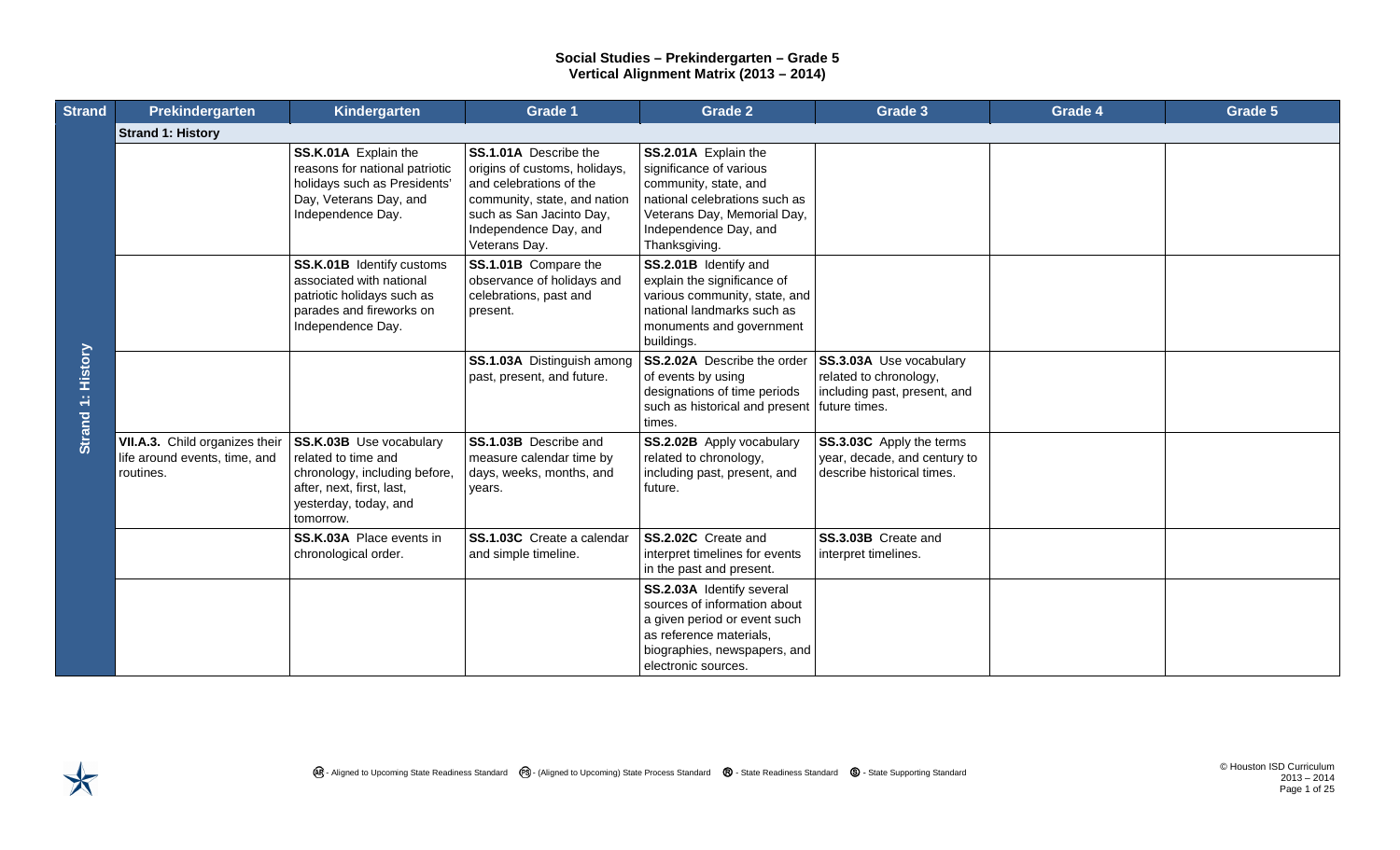| <b>Strand</b>     | Prekindergarten | Kindergarten | Grade 1 | <b>Grade 2</b>                                                                                                                                     | Grade 3                                                                                                                                                    | Grade 4                                                                                                                                                                                                       | Grade 5                                                                                                                                                                                         |
|-------------------|-----------------|--------------|---------|----------------------------------------------------------------------------------------------------------------------------------------------------|------------------------------------------------------------------------------------------------------------------------------------------------------------|---------------------------------------------------------------------------------------------------------------------------------------------------------------------------------------------------------------|-------------------------------------------------------------------------------------------------------------------------------------------------------------------------------------------------|
| Strand 1: History |                 |              |         | <b>SS.2.03B</b> Describe various<br>evidence of the same time<br>period using primary sources<br>such as photographs,<br>journals, and interviews. |                                                                                                                                                            |                                                                                                                                                                                                               |                                                                                                                                                                                                 |
|                   |                 |              |         |                                                                                                                                                    |                                                                                                                                                            | SS.4.01A Explain the<br>possible origins of American<br>Indian groups in Texas and<br>North America.                                                                                                          |                                                                                                                                                                                                 |
|                   |                 |              |         |                                                                                                                                                    |                                                                                                                                                            | <b>SS.4.01B</b> Identify American<br>Indian groups in Texas and<br>North America before<br>European exploration such as<br>the Lipan Apache,<br>Karankawa, Caddo, and<br>Jumano.                              |                                                                                                                                                                                                 |
|                   |                 |              |         |                                                                                                                                                    |                                                                                                                                                            | SS.4.01C Describe the<br>regions in which American<br>Indians lived and identify<br>American Indian groups<br>remaining in Texas such as<br>the Ysleta Del Sur Pueblo,<br>Alabama-Coushatta, and<br>Kickapoo. |                                                                                                                                                                                                 |
|                   |                 |              |         |                                                                                                                                                    | SS.3.02C Compare ways in<br>which various other<br>communities meet their<br>needs.                                                                        | <b>SS.4.01D</b> Compare the ways<br>of life of American Indian<br>groups in Texas and North<br>America before European<br>exploration.                                                                        |                                                                                                                                                                                                 |
|                   |                 |              |         |                                                                                                                                                    | @ SS.3.02A Identify reasons<br>people have formed<br>communities, including a<br>need for security, religious<br>freedom, law, and material<br>well-being. | @ SS.4.02A Summarize<br>motivations for European<br>exploration and settlement of<br>Texas, including economic<br>opportunity, competition, and<br>the desire for expansion.                                  | @ SS.5.01A Explain when,<br>where, and why groups of<br>people explored, colonized,<br>and settled in the United<br>States, including the search<br>for religious freedom and<br>economic gain. |

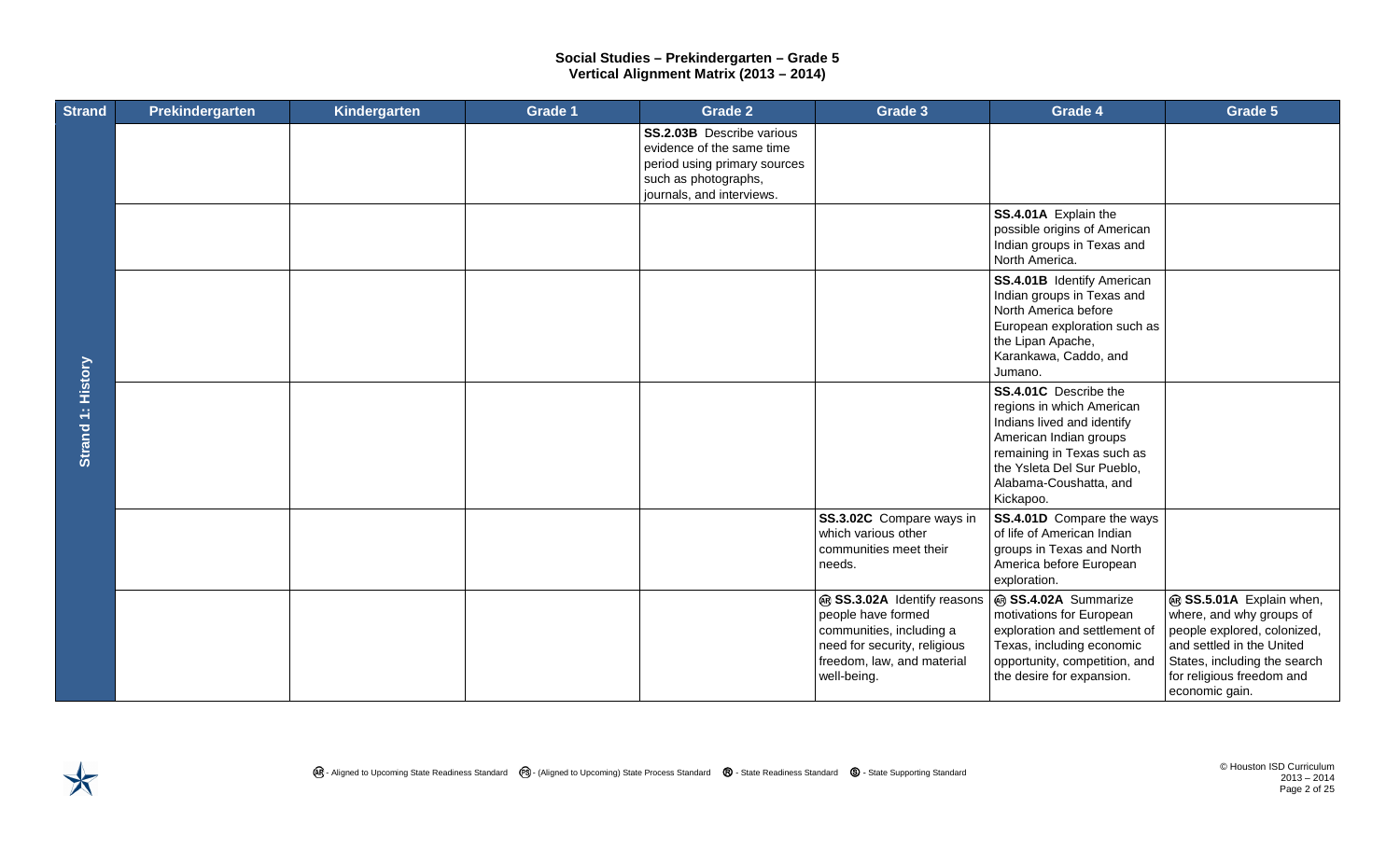| <b>Strand</b>     | Prekindergarten | Kindergarten | Grade 1                                                                                                                                                                                                             | Grade 2                                                                                                                                                                                         | Grade 3                                                                                                                                                                                                                                            | Grade 4                                                                                                                                                                                                                                       | Grade 5                                                                                                                                                                                                                 |
|-------------------|-----------------|--------------|---------------------------------------------------------------------------------------------------------------------------------------------------------------------------------------------------------------------|-------------------------------------------------------------------------------------------------------------------------------------------------------------------------------------------------|----------------------------------------------------------------------------------------------------------------------------------------------------------------------------------------------------------------------------------------------------|-----------------------------------------------------------------------------------------------------------------------------------------------------------------------------------------------------------------------------------------------|-------------------------------------------------------------------------------------------------------------------------------------------------------------------------------------------------------------------------|
| Strand 1: History |                 |              | SS.1.02B Identify historical<br>figures such as Alexander<br>Graham Bell, Thomas Edison<br>Garrett Morgan, and Richard<br>Allen, and other individuals<br>who have exhibited<br>individualism and<br>inventiveness. | SS.2.04B Identify historical<br>figures such as Amelia<br>Earhart, W. E. B. DuBois,<br>Robert Fulton, and George<br>Washington Carver who have<br>exhibited individualism and<br>inventiveness. | SS.3.01C Describe how<br>individuals, including Daniel<br>Boone, Christopher<br>Columbus, the Founding<br>Fathers, and Juan de Oñate,<br>have contributed to the<br>expansion of existing<br>communities or to the<br>creation of new communities. | SS.4.02B Identify the<br>accomplishments and explain<br>the impact of significant<br>explorers, including Cabeza<br>de Vaca; Francisco<br>Coronado; and René Robert<br>Cavelier, Sieur de la Salle, on<br>the settlement of Texas.            | SS.5.01B Describe the<br>accomplishments of<br>significant individuals during<br>the colonial period, including<br>William Bradford, Anne<br>Hutchinson, William Penn,<br>John Smith, John Wise, and<br>Roger Williams. |
|                   |                 |              |                                                                                                                                                                                                                     |                                                                                                                                                                                                 |                                                                                                                                                                                                                                                    | SS.4.02C Explain when,<br>where, and why the Spanish<br>established settlements and<br>Catholic missions in Texas as<br>well as important individuals<br>such as José de Escandón.                                                            |                                                                                                                                                                                                                         |
|                   |                 |              |                                                                                                                                                                                                                     |                                                                                                                                                                                                 |                                                                                                                                                                                                                                                    | SS.4.02D Identify Texas' role<br>in the Mexican War of<br>Independence and the war's<br>impact on the development of<br>Texas.                                                                                                                |                                                                                                                                                                                                                         |
|                   |                 |              |                                                                                                                                                                                                                     |                                                                                                                                                                                                 |                                                                                                                                                                                                                                                    | SS.4.02E Identify the<br>accomplishments and explain<br>the economic motivations and<br>impact of significant<br>empresarios, including<br>Stephen F. Austin and Martín<br>de León, on the settlement of<br>Texas.                            |                                                                                                                                                                                                                         |
|                   |                 |              |                                                                                                                                                                                                                     |                                                                                                                                                                                                 |                                                                                                                                                                                                                                                    | @ SS.4.03A Analyze the<br>causes, major events, and<br>effects of the Texas<br>Revolution, including the<br>Battle of the Alamo, the<br><b>Texas Declaration of</b><br>Independence, the Runaway<br>Scrape, and the Battle of San<br>Jacinto. | ® SS.5.02A Identify and<br>analyze the causes and<br>effects of events prior to and<br>during the American<br>Revolution, including the<br>French and Indian War and<br>the Boston Tea Party.                           |

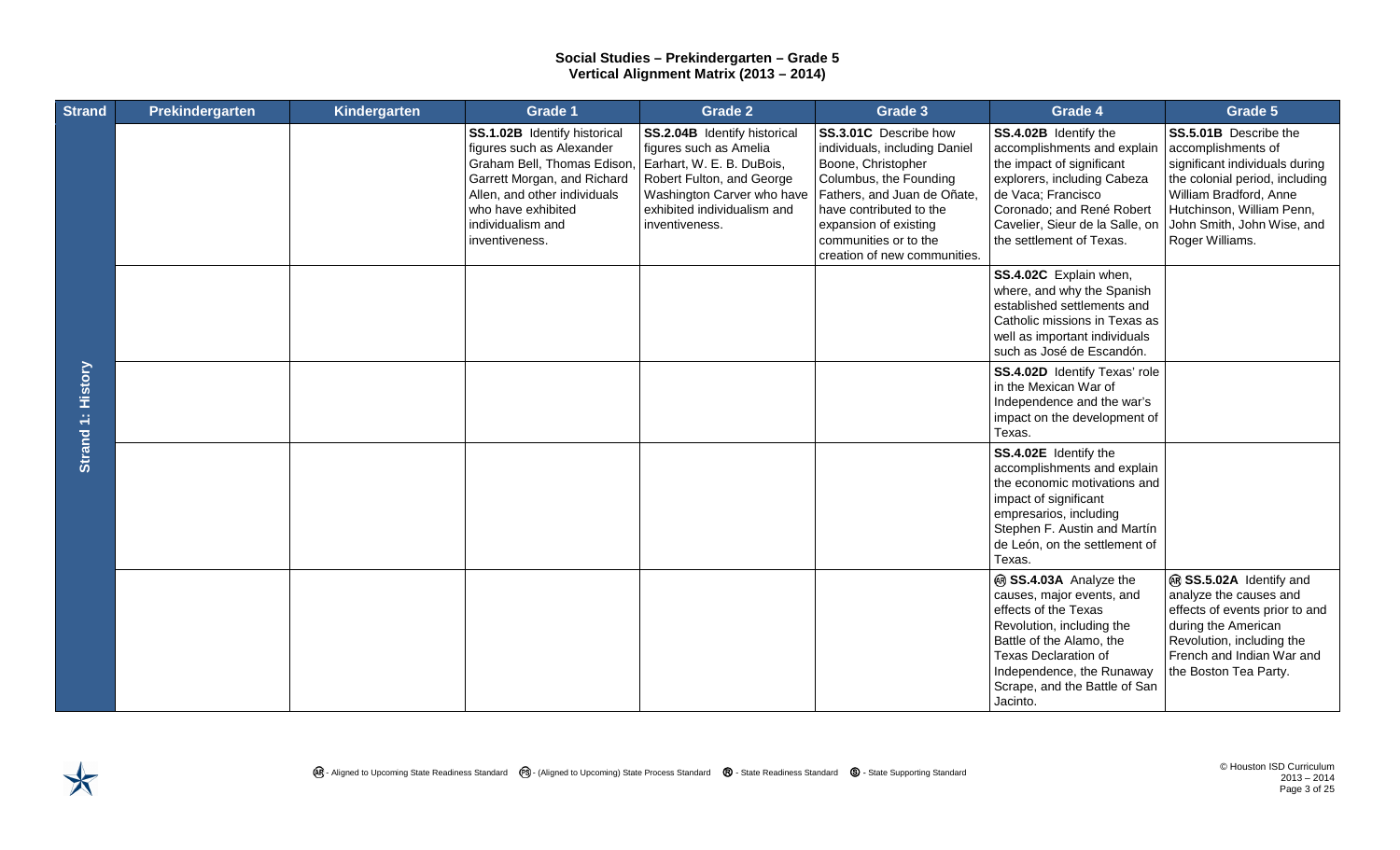| <b>Strand</b>     | Prekindergarten | Kindergarten                                                                                          | <b>Grade 1</b>                                                                                                                                                                                       | <b>Grade 2</b>                                                                           | Grade 3                                                                                                                                                                                            | Grade 4                                                                                                                                                                                                                                                                                                                                                                                                                                                                                                                                                                                                                                      | Grade 5                                                                                                                                                                                                                                                                                             |
|-------------------|-----------------|-------------------------------------------------------------------------------------------------------|------------------------------------------------------------------------------------------------------------------------------------------------------------------------------------------------------|------------------------------------------------------------------------------------------|----------------------------------------------------------------------------------------------------------------------------------------------------------------------------------------------------|----------------------------------------------------------------------------------------------------------------------------------------------------------------------------------------------------------------------------------------------------------------------------------------------------------------------------------------------------------------------------------------------------------------------------------------------------------------------------------------------------------------------------------------------------------------------------------------------------------------------------------------------|-----------------------------------------------------------------------------------------------------------------------------------------------------------------------------------------------------------------------------------------------------------------------------------------------------|
| Strand 1: History |                 | SS.K.02B Identify<br>contributions of patriots and<br>good citizens who have<br>shaped the community. | SS.1.02C Compare the<br>similarities and differences<br>among the lives and activities<br>of historical figures and other<br>individuals who have<br>influenced the community,<br>state, and nation. | SS.2.04C Explain how<br>people and events have<br>influenced local community<br>history. | SS.3.01A Describe how<br>individuals, events, and ideas<br>have changed communities,<br>past and present.                                                                                          | SS.4.03B Summarize the<br>significant contributions of<br>individuals such as Texians<br>William B. Travis, James<br>Bowie, David Crockett,<br>George Childress, and Sidney<br>Sherman; Tejanos Juan<br>Antonio Padilla, Carlos<br>Espalier, Juan N. Seguín,<br>Plácido Benavides, and José<br>Francisco Ruiz; Mexicans<br>Antonio López de Santa Anna<br>and Vicente Filisola; and non-<br>combatants Susanna<br>Dickinson and Enrique<br>Esparza.<br>SS.4.03C Identify leaders<br>important to the founding of<br>Texas as a republic and state,<br>including José Antonio<br>Navarro, Sam Houston,<br>Mirabeau Lamar, and Anson<br>Jones. | SS.5.02B Identify the<br>Founding Fathers and Patriot<br>heroes, including John<br>Adams, Samuel Adams,<br>Benjamin Franklin, Nathan<br>Hale, Thomas Jefferson, the<br>Sons of Liberty, and George<br>Washington, and their<br>motivations and contributions<br>during the revolutionary<br>period. |
|                   |                 |                                                                                                       |                                                                                                                                                                                                      |                                                                                          |                                                                                                                                                                                                    | @ SS.4.03D Describe the<br>successes, problems, and<br>organizations of the Republic<br>of Texas such as the<br>establishment of a<br>constitution, economic<br>struggles, relations with<br>American Indians, and the<br>Texas Rangers.                                                                                                                                                                                                                                                                                                                                                                                                     | @ SS.5.02C Summarize the<br>results of the American<br>Revolution, including the<br>establishment of the United<br>States and the development<br>of the U.S. military.                                                                                                                              |
|                   |                 |                                                                                                       |                                                                                                                                                                                                      |                                                                                          | @ SS.3.02B Identify ways in<br>which people in the local<br>community and other<br>communities meet their needs<br>for government, education,<br>communication,<br>transportation, and recreation. | @ SS.4.03E Explain the<br>events that led to the<br>annexation of Texas to the<br>United States, including the<br>impact of the U.S.-Mexican<br>War.                                                                                                                                                                                                                                                                                                                                                                                                                                                                                         | @ SS.5.03A Identify the<br>issues that led to the creation<br>of the U.S. Constitution,<br>including the weaknesses of<br>the Articles of Confederation.                                                                                                                                            |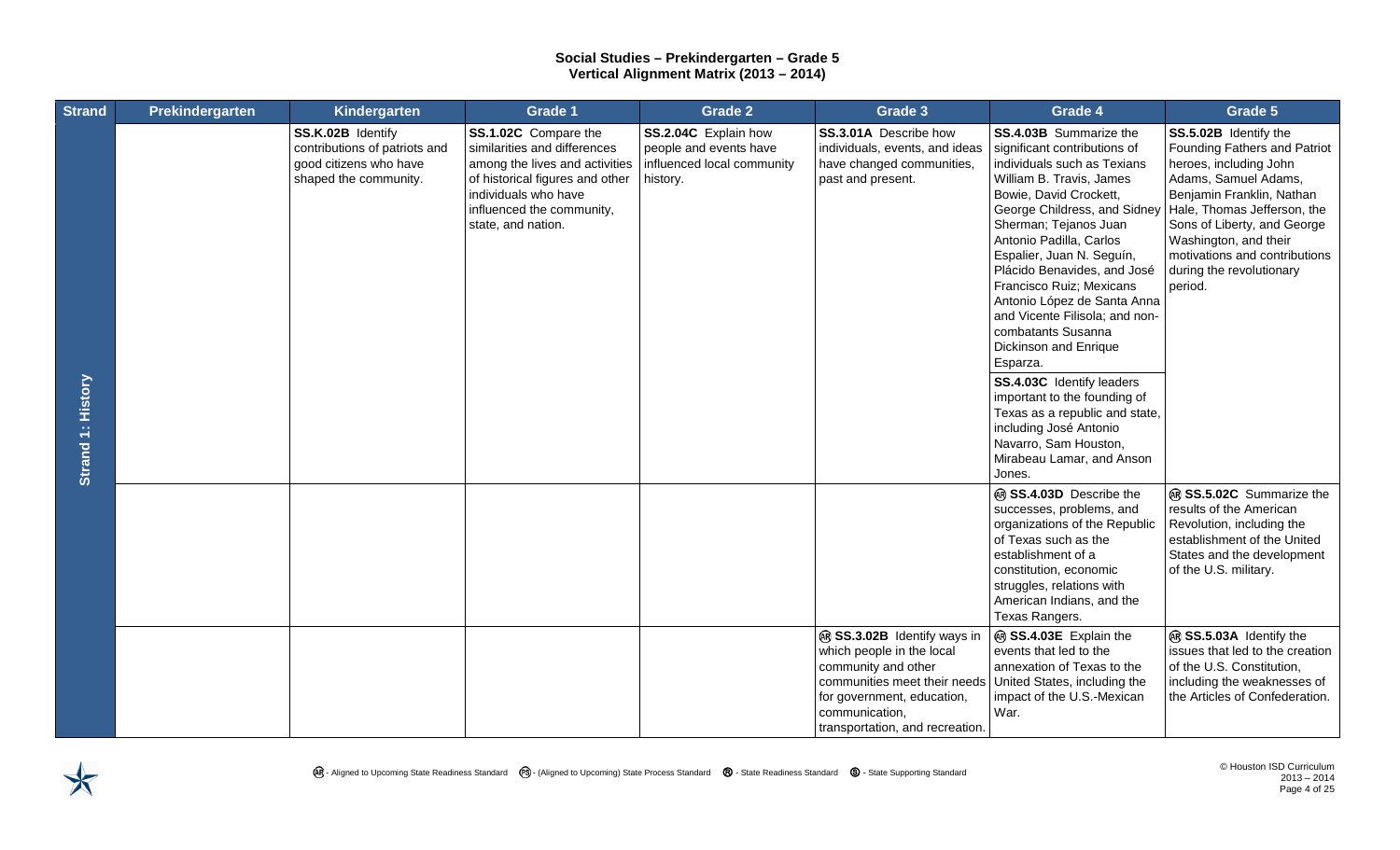| <b>Strand</b>            | Prekindergarten | Kindergarten | Grade 1 | <b>Grade 2</b> | Grade 3 | Grade 4                                                                            | Grade 5                                                                                                                                                                                                                                                    |
|--------------------------|-----------------|--------------|---------|----------------|---------|------------------------------------------------------------------------------------|------------------------------------------------------------------------------------------------------------------------------------------------------------------------------------------------------------------------------------------------------------|
|                          |                 |              |         |                |         |                                                                                    | @ SS.5.03B Identify the<br>contributions of individuals,<br>including James Madison,<br>and others such as George<br>Mason, Charles Pinckney,<br>and Roger Sherman who<br>helped create the U.S.<br>Constitution.                                          |
|                          |                 |              |         |                |         |                                                                                    | SS.5.04A Describe the<br>causes and effects of the War<br>of 1812.                                                                                                                                                                                         |
| <b>Strand 1: History</b> |                 |              |         |                |         |                                                                                    | @ SS.5.04B Identify and<br>explain how changes<br>resulting from the Industrial<br>Revolution led to conflict<br>among sections of the United<br>States.                                                                                                   |
|                          |                 |              |         |                |         |                                                                                    | SS.5.04C Identify reasons<br>people moved west.                                                                                                                                                                                                            |
|                          |                 |              |         |                |         |                                                                                    | @ SS.5.04D Identify<br>significant events and<br>concepts associated with U.S.<br>territorial expansion, including<br>the Louisiana Purchase, the<br>expedition of Lewis and Clark,<br>and Manifest Destiny.                                               |
|                          |                 |              |         |                |         | ® SS.4.04A Describe the<br>impact of the Civil War and<br>Reconstruction on Texas. | @ SS.5.04E Identify the<br>causes of the Civil War,<br>including sectionalism, states'<br>rights, and slavery, and the<br>effects of the Civil War,<br>including Reconstruction and<br>the 13th, 14th, and 15th<br>amendments to the U.S.<br>Constitution. |

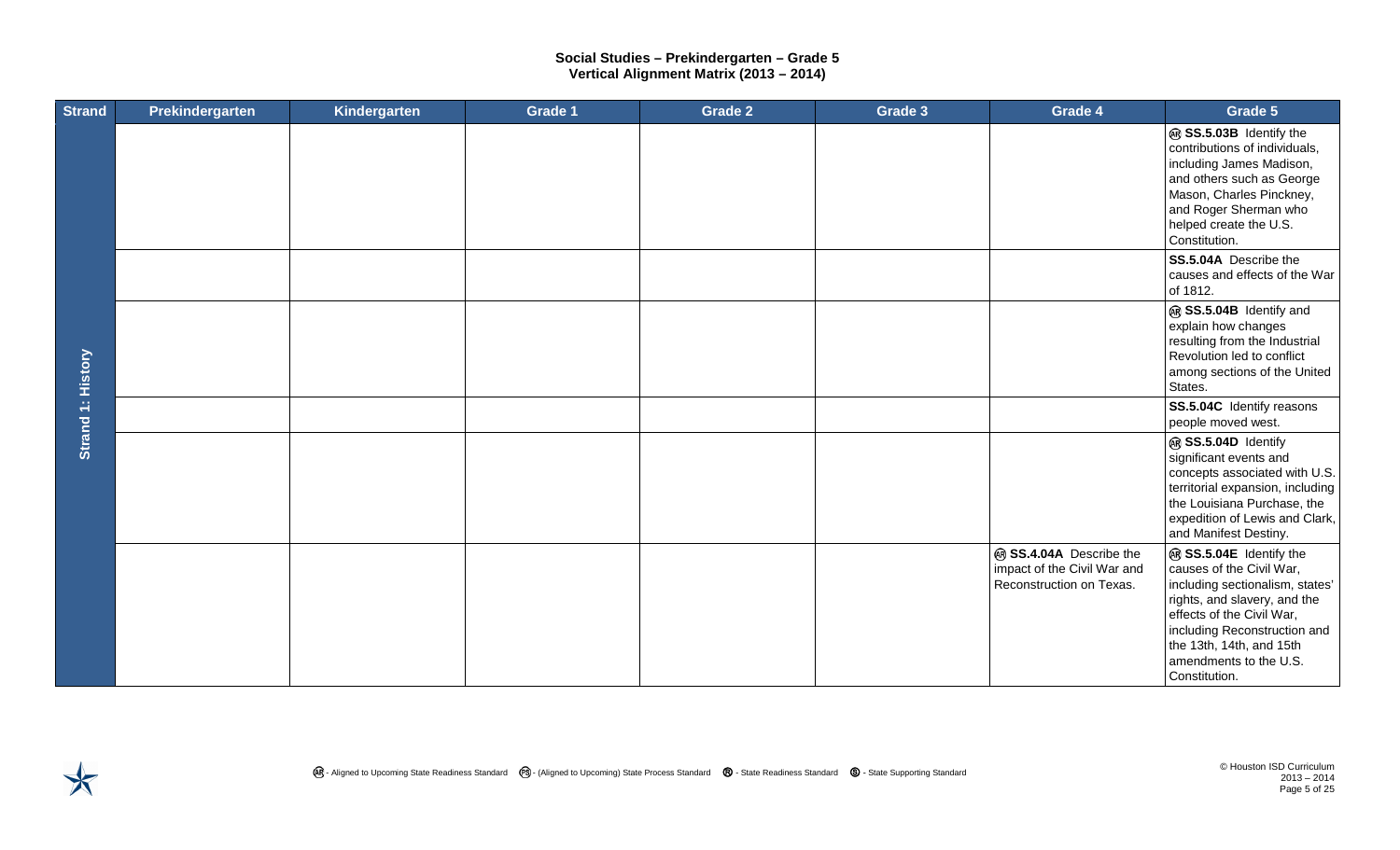| <b>Strand</b>     | Prekindergarten | Kindergarten | Grade 1 | <b>Grade 2</b> | Grade 3 | Grade 4                                                                                                                                                                                                                            | Grade 5                                                                                                                                                                                                          |
|-------------------|-----------------|--------------|---------|----------------|---------|------------------------------------------------------------------------------------------------------------------------------------------------------------------------------------------------------------------------------------|------------------------------------------------------------------------------------------------------------------------------------------------------------------------------------------------------------------|
|                   |                 |              |         |                |         | SS.4.04B Explain the growth<br>development, and impact of<br>the cattle industry, including<br>contributions made by<br>Charles Goodnight, Richard<br>King, and Lizzie Johnson.                                                    | SS.5.04F Explain how<br>industry and the<br>mechanization of agriculture<br>changed the American way of<br>life.                                                                                                 |
|                   |                 |              |         |                |         | SS.4.04C Identify the impact<br>of railroads on life in Texas,<br>including changes to cities<br>and major industries.                                                                                                             |                                                                                                                                                                                                                  |
|                   |                 |              |         |                |         | SS.4.04D Examine the<br>effects upon American Indian<br>life resulting from changes in<br>Texas, including the Red<br>River War, building of U.S.<br>forts and railroads, and loss<br>of buffalo.                                  | SS.5.04G Identify the<br>challenges, opportunities, and<br>contributions of people from<br>various American Indian and<br>immigrant groups.                                                                      |
| Strand 1: History |                 |              |         |                |         | @ SS.4.05A Identify the<br>impact of various issues and<br>events on life in Texas such<br>as urbanization, increased<br>use of oil and gas, the Great<br>Depression, the Dust Bowl,<br>and World War II.                          | @ SS.5.05A Analyze various<br>issues and events of the 20th<br>century such as<br>industrialization, urbanization,<br>increased use of oil and gas,<br>the Great Depression, the<br>world wars, the civil rights |
|                   |                 |              |         |                |         | @ SS.4.05B Explain the<br>development and impact of<br>the oil and gas industry upon<br>industrialization and<br>urbanization in Texas,<br>including important places<br>and people such as<br>Spindletop and Pattillo<br>Higgins. | movement, and military<br>actions.                                                                                                                                                                               |
|                   |                 |              |         |                |         |                                                                                                                                                                                                                                    | SS.5.05B Analyze various<br>issues and events of the 21st<br>century such as the War on<br>Terror and the 2008<br>presidential election.                                                                         |

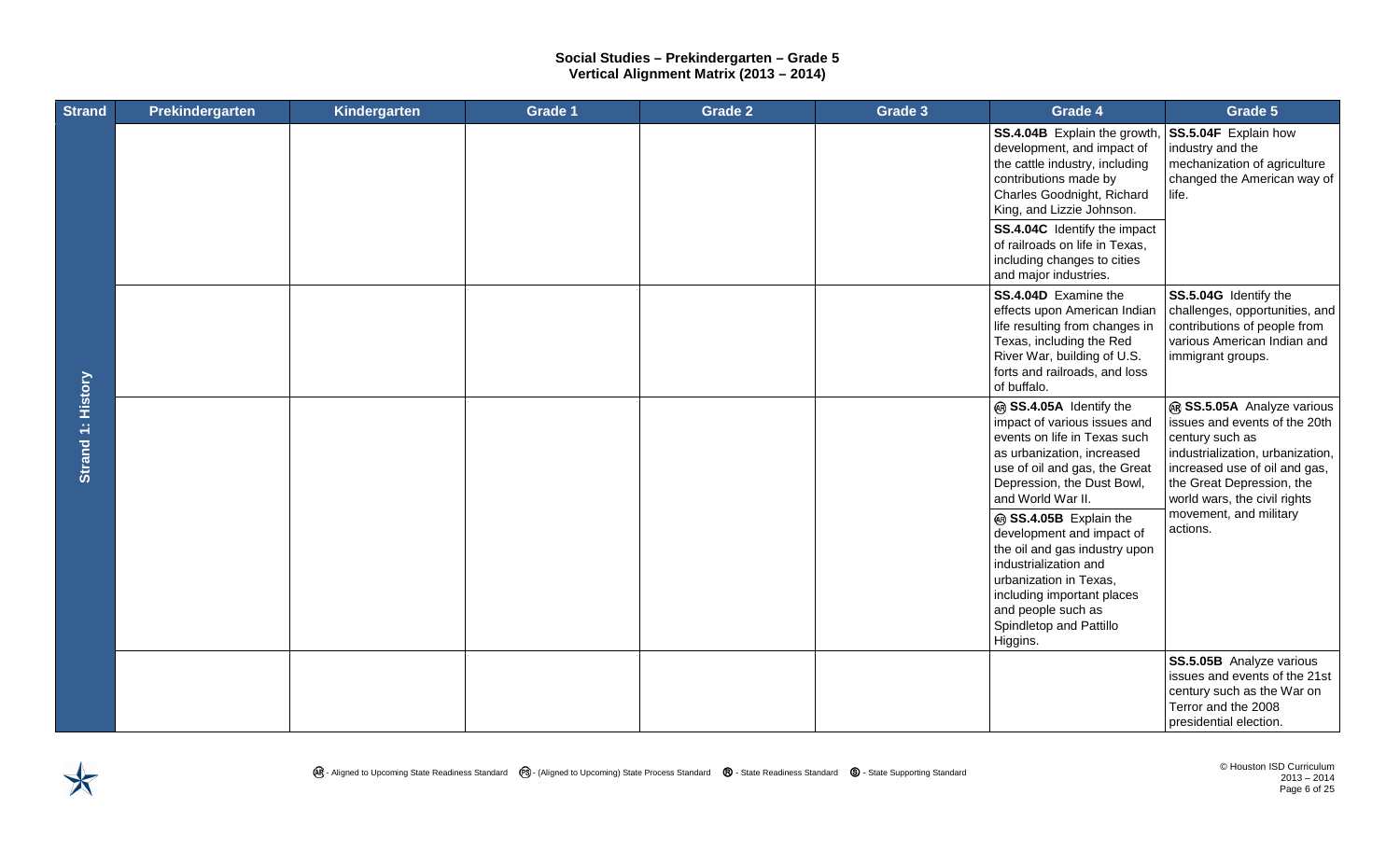| <b>Strand</b>       | Prekindergarten                                             | Kindergarten                                                                                                                                                                                                          | Grade 1                                                                                                                                                                                                                     | <b>Grade 2</b>                                                                                                                                                                                                    | Grade 3                                                                                                                                                                                                                                                                                                                                                                    | Grade 4                                                                                                                                                                                                                                                 | Grade 5                                                                                                                                                                                                                                                                                                                                                                                                                                                         |
|---------------------|-------------------------------------------------------------|-----------------------------------------------------------------------------------------------------------------------------------------------------------------------------------------------------------------------|-----------------------------------------------------------------------------------------------------------------------------------------------------------------------------------------------------------------------------|-------------------------------------------------------------------------------------------------------------------------------------------------------------------------------------------------------------------|----------------------------------------------------------------------------------------------------------------------------------------------------------------------------------------------------------------------------------------------------------------------------------------------------------------------------------------------------------------------------|---------------------------------------------------------------------------------------------------------------------------------------------------------------------------------------------------------------------------------------------------------|-----------------------------------------------------------------------------------------------------------------------------------------------------------------------------------------------------------------------------------------------------------------------------------------------------------------------------------------------------------------------------------------------------------------------------------------------------------------|
| Strand 1: History   |                                                             | SS.K.02A Identify<br>contributions of historical<br>figures, including Stephen F.<br>Austin, George Washington,<br>Christopher Columbus, and<br>José Antonio Navarro, who<br>helped to shape the state and<br>nation. | SS.1.02A Identify<br>contributions of historical<br>figures, including Sam<br>Houston, George<br>Washington, Abraham<br>Lincoln, and Martin Luther<br>King Jr., who have influenced<br>the community, state, and<br>nation. | SS.2.04A Identify<br>contributions of historical<br>figures, including Thurgood<br>Marshall, Irma Rangel, John<br>Hancock, and Theodore<br>Roosevelt, who have<br>influenced the community,<br>state, and nation. | SS.3.01B Identify individuals,<br>including Pierre-Charles<br>L'Enfant, Benjamin Banneker,<br>and Benjamin Franklin, who<br>have helped to shape<br>communities.                                                                                                                                                                                                           | SS.4.05C Identify the<br>accomplishments of notable<br>individuals such as John<br>Tower, Scott Joplin, Audie<br>Murphy, Cleto Rodríguez,<br><b>Stanley Marcus, Bessie</b><br>Coleman, Raul A. Gonzalez<br>Jr., and other local notable<br>individuals. | SS.5.05C Identify the<br>accomplishments of<br>individuals and groups such as<br>Jane Addams, Susan B.<br>Anthony, Dwight Eisenhower,<br>Martin Luther King Jr., Rosa<br>Parks, Cesar Chavez, Franklin<br>D. Roosevelt, Ronald Reagan,<br>Colin Powell, the Tuskegee<br>Airmen, and the 442nd<br><b>Regimental Combat Team</b><br>who have made contributions<br>to society in the areas of civil<br>rights, women's rights, military<br>actions, and politics. |
|                     | <b>Strand 2: Geography</b>                                  |                                                                                                                                                                                                                       |                                                                                                                                                                                                                             |                                                                                                                                                                                                                   |                                                                                                                                                                                                                                                                                                                                                                            |                                                                                                                                                                                                                                                         |                                                                                                                                                                                                                                                                                                                                                                                                                                                                 |
| Strand 2: Geography | VII.C.1. Child identifies and<br>creates common features in | SS.K.04A Use terms,<br>including over, under, near,<br>far, left, and right, to describe<br>relative location.<br>SS.K.04B Locate places on<br>the school campus and                                                  | SS.1.04A Locate places<br>using the four cardinal<br>directions.<br>SS.1.04B Describe the<br>location of self and objects                                                                                                   | SS.2.05A Interpret<br>information on maps and<br>globes using basic map<br>elements such as title,<br>orientation (north, south, east<br>west), and legend/map keys.                                              | SS.3.05A Use cardinal and<br>intermediate directions to<br>locate places on maps and<br>globes such as the Rocky<br>Mountains, the Mississippi<br>River, and Austin, Texas, in<br>relation to the local<br>community.<br>SS.3.05B Use a scale to<br>determine the distance<br>between places on maps and<br>globes.<br>SS.3.05C Identify and use<br>the compass rose, grid | SS.4.06A Apply geographic<br>tools, including grid systems,<br>legends, symbols, scales, and<br>compass roses, to construct<br>and interpret maps.                                                                                                      | SS.5.06A Apply geographic<br>tools, including grid systems,<br>legends, symbols, scales, and<br>compass roses, to construct<br>and interpret maps.                                                                                                                                                                                                                                                                                                              |
|                     | their immediate environment.                                | describe their relative<br>locations.                                                                                                                                                                                 | relative to other locations in<br>the classroom and school.                                                                                                                                                                 |                                                                                                                                                                                                                   | system, and symbols to<br>locate places on maps and<br>globes.                                                                                                                                                                                                                                                                                                             |                                                                                                                                                                                                                                                         |                                                                                                                                                                                                                                                                                                                                                                                                                                                                 |
|                     |                                                             | SS.K.04C Identify tools that<br>aid in determining location,<br>including maps and globes.                                                                                                                            | SS.1.05A Create and use<br>simple maps such as maps of<br>the home, classroom, school,<br>and community.                                                                                                                    | SS.2.05B Create maps to<br>show places and routes within interpret maps of places and<br>the home, school, and<br>community.                                                                                      | SS.3.05D Create and<br>regions that contain map<br>elements, including a title,<br>compass rose, legend, scale,<br>and grid system.                                                                                                                                                                                                                                        |                                                                                                                                                                                                                                                         |                                                                                                                                                                                                                                                                                                                                                                                                                                                                 |

 $\bigtimes$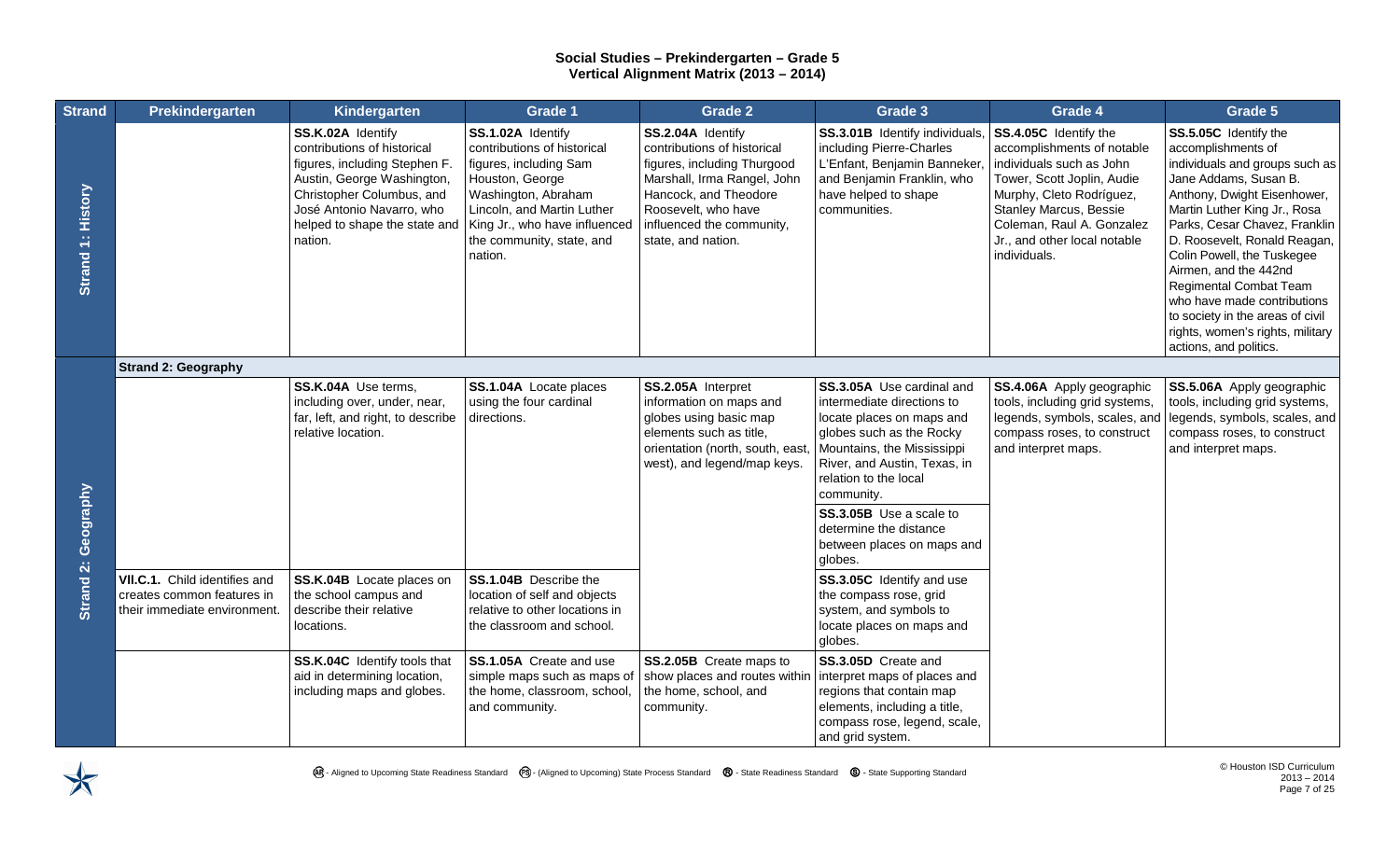| <b>Strand</b>              | Prekindergarten | Kindergarten                                                                                                                                                                                                       | Grade 1                                                                                                                                                 | <b>Grade 2</b>                                                                       | Grade 3                                                                                                                                                    | Grade 4                                                                                                                                                                                                                       | Grade 5                                                                                                                                                                                                                       |
|----------------------------|-----------------|--------------------------------------------------------------------------------------------------------------------------------------------------------------------------------------------------------------------|---------------------------------------------------------------------------------------------------------------------------------------------------------|--------------------------------------------------------------------------------------|------------------------------------------------------------------------------------------------------------------------------------------------------------|-------------------------------------------------------------------------------------------------------------------------------------------------------------------------------------------------------------------------------|-------------------------------------------------------------------------------------------------------------------------------------------------------------------------------------------------------------------------------|
|                            |                 |                                                                                                                                                                                                                    |                                                                                                                                                         | SS.2.06C Examine<br>information from various<br>sources about places and<br>regions. |                                                                                                                                                            | SS.4.06B Translate<br>geographic data, population<br>distribution, and natural<br>resources into a variety of<br>formats such as graphs and<br>maps.                                                                          | SS.5.06B Translate<br>geographic data into a variety<br>of formats such as raw data<br>to graphs and maps.                                                                                                                    |
|                            |                 | @ SS.K.05B Identify how the @ SS.1.06C Identify and<br>human characteristics of<br>place such as ways of<br>earning a living, shelter,<br>clothing, food, and activities<br>are based upon geographic<br>location. | describe how the human<br>characteristics of place such<br>as shelter, clothing, food, and<br>activities are based upon<br>geographic location.         |                                                                                      | @ SS.3.04E Identify and<br>compare the human<br>characteristics of various<br>regions.                                                                     | @ SS.4.07A Describe a<br>variety of regions in Texas<br>and the United States such as<br>political, population, and<br>economic regions that result<br>from patterns of human<br>activity.                                    | @ SS.5.07A Describe a<br>variety of regions in the<br>United States such as<br>political, population, and<br>economic regions that result<br>from patterns of human<br>activity.                                              |
|                            |                 | SS.K.05A Identify the<br>physical characteristics of<br>place such as landforms,<br>bodies of water, natural<br>resources, and weather.                                                                            | SS.1.06A Identify and<br>describe the physical<br>characteristics of place such<br>as landforms, bodies of water,<br>natural resources, and<br>weather. |                                                                                      | SS.3.04A Describe and<br>explain variations in the<br>physical environment,<br>including climate, landforms,<br>natural resources, and natural<br>hazards. |                                                                                                                                                                                                                               |                                                                                                                                                                                                                               |
| <b>Strand 2: Geography</b> |                 |                                                                                                                                                                                                                    |                                                                                                                                                         |                                                                                      | SS.3.04C Describe the<br>effects of physical processes<br>such as volcanoes,<br>hurricanes, and earthquakes<br>in shaping the landscape.                   |                                                                                                                                                                                                                               |                                                                                                                                                                                                                               |
|                            |                 |                                                                                                                                                                                                                    |                                                                                                                                                         |                                                                                      |                                                                                                                                                            | @ SS.4.07B Identify, locate,<br>and compare the geographic<br>regions of Texas (Mountains<br>and Basins, Great Plains,<br>North Central Plains, Coastal<br>Plains), including their<br>landforms, climate, and<br>vegetation. | @ SS.5.07B Describe a<br>variety of regions in the<br>United States such as<br>landform, climate, and<br>vegetation regions that result<br>from physical characteristics<br>such as the Great Plains,<br>Rocky Mountains, and |
|                            |                 |                                                                                                                                                                                                                    |                                                                                                                                                         |                                                                                      |                                                                                                                                                            | @ SS.4.07C Compare the<br>geographic regions of Texas<br>(Mountains and Basins, Great<br>Plains, North Central Plains,<br>Coastal Plains) with regions<br>of the United States and other<br>parts of the world.               | Coastal Plains.                                                                                                                                                                                                               |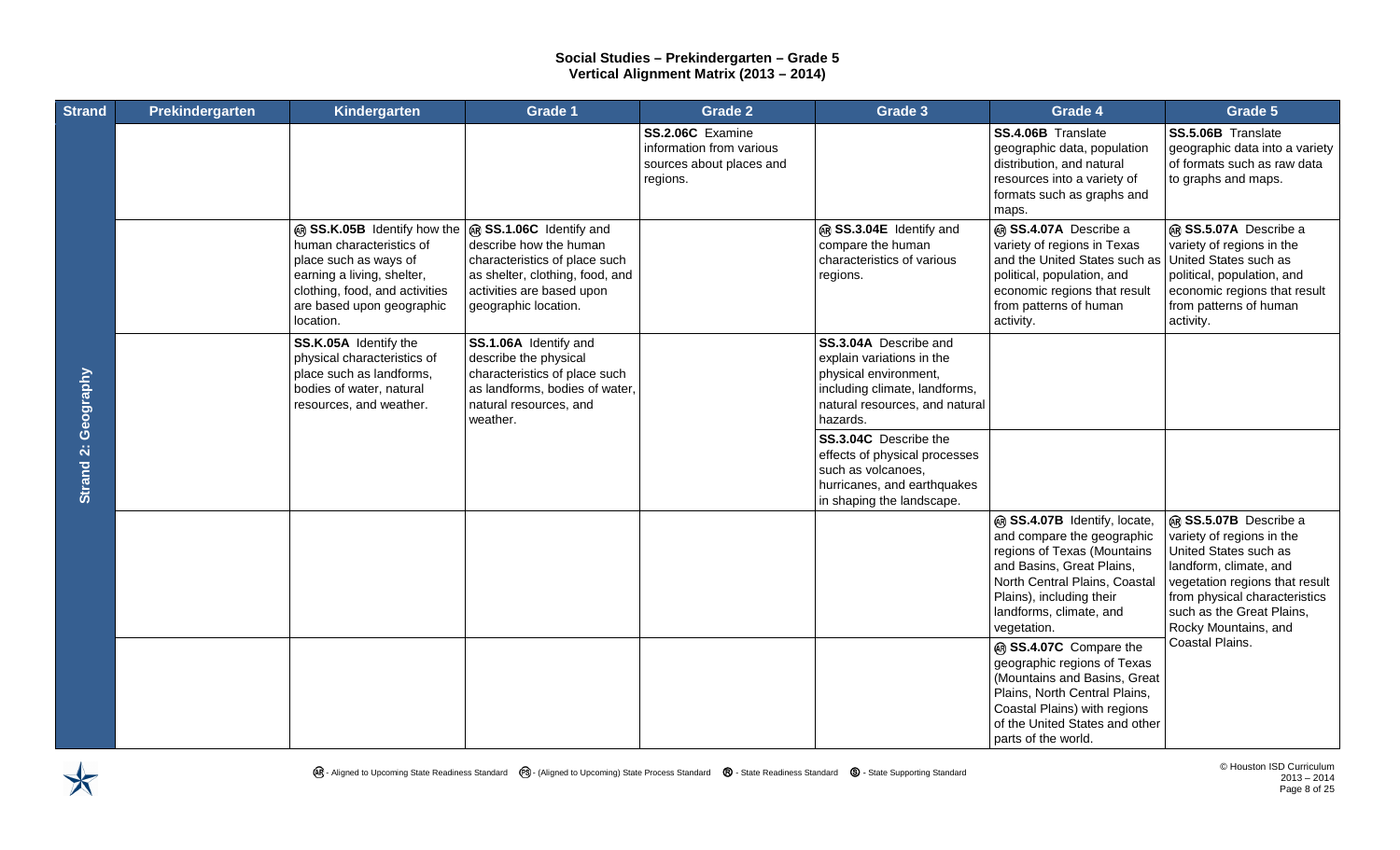| <b>Strand</b>       | Prekindergarten | Kindergarten | Grade 1                                                                                  | <b>Grade 2</b>                                                                                                                                                                                                                               | Grade 3 | Grade 4                                                                                                                                                                                                                             | Grade 5                                                                                                                                                                                                                                          |
|---------------------|-----------------|--------------|------------------------------------------------------------------------------------------|----------------------------------------------------------------------------------------------------------------------------------------------------------------------------------------------------------------------------------------------|---------|-------------------------------------------------------------------------------------------------------------------------------------------------------------------------------------------------------------------------------------|--------------------------------------------------------------------------------------------------------------------------------------------------------------------------------------------------------------------------------------------------|
| Strand 2: Geography |                 |              | SS.1.05B Locate the<br>community, Texas, and the<br>United States on maps and<br>globes. | SS.2.06B Locate places of<br>significance, including the<br>local community, Texas, the<br>state capital, the U.S. capital,<br>major cities in Texas, the<br>coast of Texas, Canada,<br>Mexico, and the United States<br>on maps and globes. |         |                                                                                                                                                                                                                                     | <b>SS.5.07C</b> Locate on a map<br>important political features<br>such as the ten largest urban<br>areas in the United States,<br>the 50 states and their<br>capitals, and regions such as<br>the Northeast, the Midwest,<br>and the Southwest. |
|                     |                 |              |                                                                                          | SS.2.06A Identify major<br>landforms and bodies of<br>water, including each of the<br>continents and each of the<br>oceans, on maps and globes.                                                                                              |         |                                                                                                                                                                                                                                     | SS.5.07D Locate on a map<br>important physical features<br>such as the Rocky Mountains,<br>Mississippi River, and Great<br>Plains.                                                                                                               |
|                     |                 |              |                                                                                          | ® SS.2.07D Identify the<br>characteristics of different<br>communities, including urban,<br>suburban, and rural, and how<br>they affect activities and<br>settlement patterns.                                                               |         | @ SS.4.08A Identify and<br>explain clusters and patterns<br>of settlement in Texas at<br>different time periods such as<br>prior to the Texas Revolution,<br>after the building of the<br>railroads, and following World<br>War II. | ® SS.5.08A Identify and<br>describe the types of<br>settlement and patterns of<br>land use in the United States.                                                                                                                                 |
|                     |                 |              |                                                                                          |                                                                                                                                                                                                                                              |         | @ SS.4.08B Describe and<br>explain the location and<br>distribution of various towns<br>and cities in Texas, past and<br>present.                                                                                                   | ® SS.5.08C Analyze the<br>reasons for the location of<br>cities in the United States,<br>including capital cities, and<br>explain their distribution, past<br>and present.                                                                       |
|                     |                 |              |                                                                                          | @ SS.2.07A Describe how<br>weather patterns and<br>seasonal patterns affect<br>activities and settlement<br>patterns.                                                                                                                        |         | @ SS.4.08C Explain the<br>geographic factors such as<br>landforms and climate that<br>influence patterns of<br>settlement and the distribution                                                                                      | ® SS.5.08B Explain the<br>geographic factors that<br>influence patterns of<br>settlement and the distribution<br>of population in the United                                                                                                     |
|                     |                 |              |                                                                                          | @ SS.2.07B Describe how<br>natural resources and natural<br>hazards affect activities and<br>settlement patterns.                                                                                                                            |         | of population in Texas, past<br>and present.                                                                                                                                                                                        | States, past and present.                                                                                                                                                                                                                        |

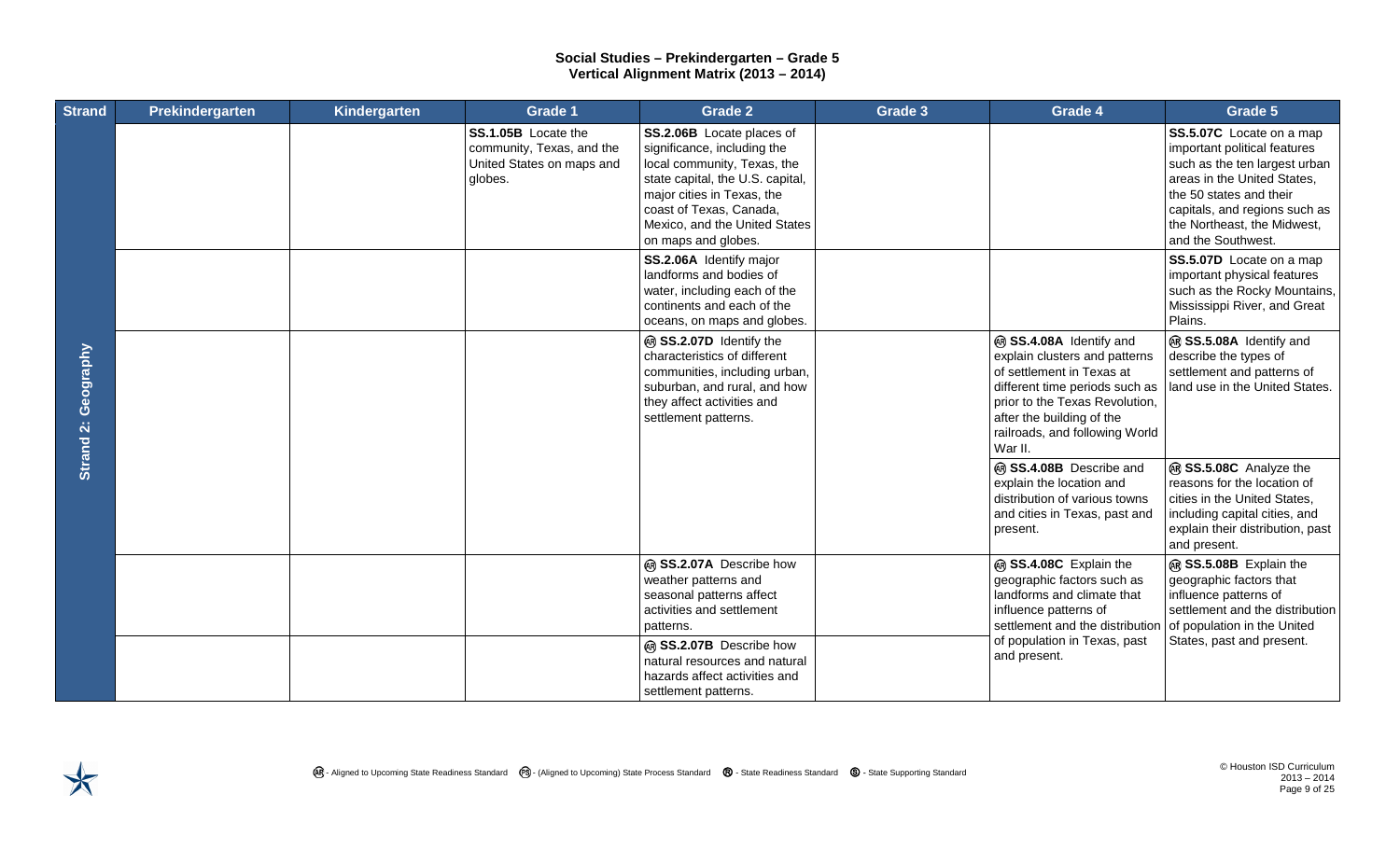| <b>Strand</b>       | Prekindergarten | Kindergarten | Grade 1                                                                                                      | Grade 2                                                                                                                                                                                                   | Grade 3                                                                                                                                                                                                                                                                                                                                                                             | Grade 4                                                                                                                                                                                                                                                                                          | Grade 5                                                                                                                                                                                                    |
|---------------------|-----------------|--------------|--------------------------------------------------------------------------------------------------------------|-----------------------------------------------------------------------------------------------------------------------------------------------------------------------------------------------------------|-------------------------------------------------------------------------------------------------------------------------------------------------------------------------------------------------------------------------------------------------------------------------------------------------------------------------------------------------------------------------------------|--------------------------------------------------------------------------------------------------------------------------------------------------------------------------------------------------------------------------------------------------------------------------------------------------|------------------------------------------------------------------------------------------------------------------------------------------------------------------------------------------------------------|
| Strand 2: Geography |                 |              |                                                                                                              | @ SS.2.08A Identify ways in<br>which people have modified<br>the physical environment<br>such as building roads,<br>clearing land for urban<br>development and agricultural<br>use, and drilling for oil. | @ SS.3.04B Identify and<br>compare how people in<br>different communities adapt<br>to or modify the physical<br>environment in which they live such as timber clearing,<br>such as deserts, mountains,<br>wetlands, and plains.<br>@ SS.3.04D Describe the<br>effects of human processes<br>such as building new homes,<br>conservation, and pollution in<br>shaping the landscape. | @ SS.4.09A Describe ways<br>people have adapted to and<br>modified their environment in<br>Texas, past and present,<br>agricultural production,<br>wetlands drainage, energy<br>production, and construction<br>of dams.                                                                         | @ SS.5.09A Describe how<br>and why people have adapted<br>to and modified their<br>environment in the United<br>States, past and present,<br>such as the use of human<br>resources to meet basic<br>needs. |
|                     |                 |              | @ SS.1.06B Identify<br>examples of and uses for<br>natural resources in the<br>community, state, and nation. | @ SS.2.07C Explain how<br>people depend on the<br>physical environment and<br>natural resources to meet<br>basic needs.                                                                                   |                                                                                                                                                                                                                                                                                                                                                                                     | ® SS.4.09B Identify reasons<br>why people have adapted to<br>and modified their<br>environment in Texas, past<br>and present, such as the use<br>of natural resources to meet<br>basic needs, facilitate<br>transportation, and enhance<br>recreational activities.                              |                                                                                                                                                                                                            |
|                     |                 |              |                                                                                                              | SS.2.08B Identify positive<br>and negative consequences<br>of human modification of the<br>physical environment such as<br>the use of irrigation to<br>improve crop yields.                               |                                                                                                                                                                                                                                                                                                                                                                                     | SS.4.09C Compare the<br>positive and negative<br>consequences of human<br>modification of the<br>environment in Texas, past<br>and present, both<br>governmental and private,<br>such as economic<br>development and the impact<br>on habitats and wildlife as<br>well as air and water quality. | SS.5.09B Analyze the<br>positive and negative<br>consequences of human<br>modification of the<br>environment in the United<br>States, past and present.                                                    |
|                     |                 |              |                                                                                                              | SS.2.08C Identify ways<br>people can conserve and<br>replenish natural resources.                                                                                                                         |                                                                                                                                                                                                                                                                                                                                                                                     |                                                                                                                                                                                                                                                                                                  |                                                                                                                                                                                                            |

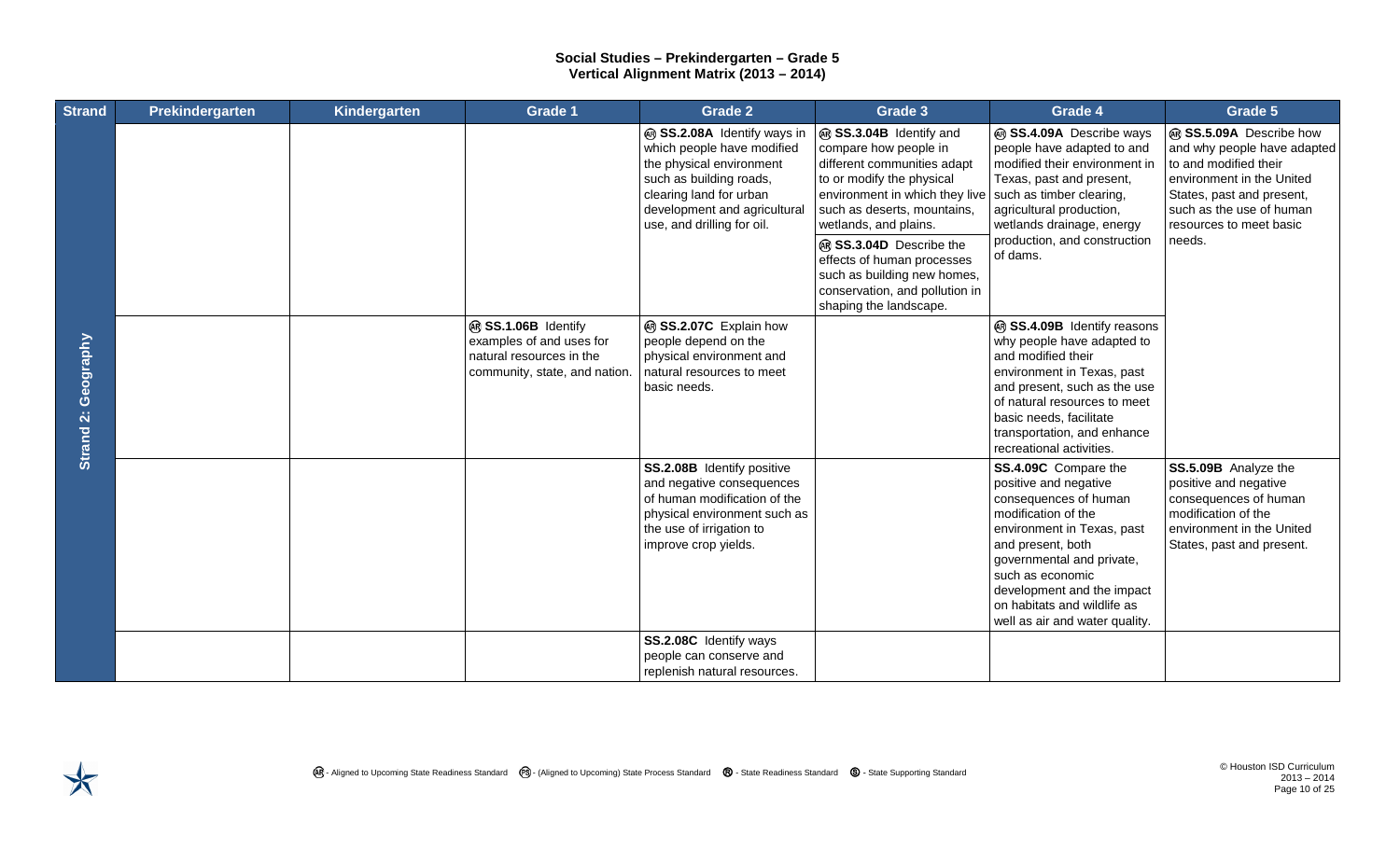| <b>Strand</b>              | Prekindergarten            | Kindergarten | <b>Grade 1</b>                                                                                   | <b>Grade 2</b> | Grade 3                                                                                                                     | Grade 4                                                                                                                                                                                                                                                                                                                 | Grade 5                                                                                                                |
|----------------------------|----------------------------|--------------|--------------------------------------------------------------------------------------------------|----------------|-----------------------------------------------------------------------------------------------------------------------------|-------------------------------------------------------------------------------------------------------------------------------------------------------------------------------------------------------------------------------------------------------------------------------------------------------------------------|------------------------------------------------------------------------------------------------------------------------|
|                            | <b>Strand 3: Economics</b> |              |                                                                                                  |                |                                                                                                                             |                                                                                                                                                                                                                                                                                                                         |                                                                                                                        |
| <b>Strand 3: Economics</b> |                            |              |                                                                                                  |                |                                                                                                                             | SS.4.10A Explain the<br>economic activities various<br>early American Indian groups<br>in Texas and North America<br>used to meet their needs and<br>wants such as farming,<br>trading, and hunting.<br>SS.4.10B Explain the<br>economic activities early<br>immigrants to Texas used to<br>meet their needs and wants. | SS.5.10A Explain the<br>economic patterns of early<br>European colonists.                                              |
|                            |                            |              |                                                                                                  |                |                                                                                                                             |                                                                                                                                                                                                                                                                                                                         | SS.5.10B Identify major<br>industries of colonial America.                                                             |
|                            |                            |              |                                                                                                  |                | SS.3.06B Create a simple<br>budget that allocates money<br>for spending, saving, and<br>donating.                           |                                                                                                                                                                                                                                                                                                                         |                                                                                                                        |
|                            |                            |              | SS.1.09A Identify examples<br>of people wanting more than<br>they can have.                      |                | SS.3.07A Define and identify<br>examples of scarcity.                                                                       |                                                                                                                                                                                                                                                                                                                         |                                                                                                                        |
|                            |                            |              | SS.1.09B Explain why<br>wanting more than they can<br>have requires that people<br>make choices. |                | SS.3.07B Explain the<br>impact of scarcity on the<br>production, distribution, and<br>consumption of goods and<br>services. |                                                                                                                                                                                                                                                                                                                         |                                                                                                                        |
|                            |                            |              |                                                                                                  |                |                                                                                                                             | SS.4.11A Describe the<br>development of the free<br>enterprise system in Texas.                                                                                                                                                                                                                                         | SS.5.11A Describe the<br>development of the free<br>enterprise system in colonial<br>America and the United<br>States. |
|                            |                            |              | SS.1.08A Identify examples<br>of goods and services in the<br>home, school, and<br>community.    |                |                                                                                                                             |                                                                                                                                                                                                                                                                                                                         |                                                                                                                        |



2013 – 2014 Page 11 of 25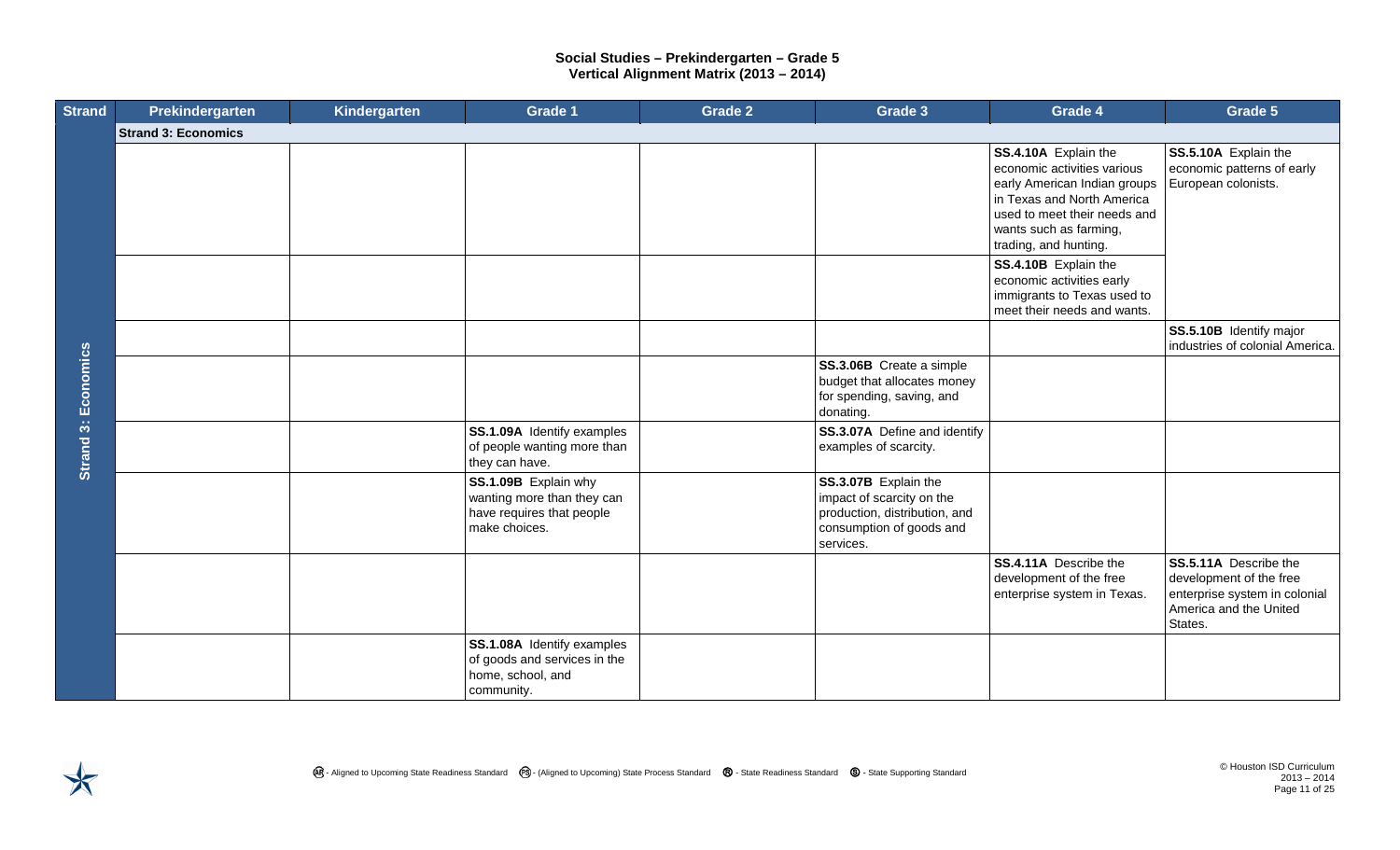| <b>Strand</b>       | Prekindergarten                                                                      | Kindergarten | Grade 1                                                                                                                                                    | Grade 2                                                                                                                                                              | Grade 3                                                                                                    | Grade 4                                                                                                       | Grade 5                                                                                                                                                          |
|---------------------|--------------------------------------------------------------------------------------|--------------|------------------------------------------------------------------------------------------------------------------------------------------------------------|----------------------------------------------------------------------------------------------------------------------------------------------------------------------|------------------------------------------------------------------------------------------------------------|---------------------------------------------------------------------------------------------------------------|------------------------------------------------------------------------------------------------------------------------------------------------------------------|
|                     |                                                                                      |              | @ SS.1.08B Identify ways<br>people exchange goods and<br>services.<br>@ SS.1.08C Identify the role<br>of markets in the exchange of<br>goods and services. |                                                                                                                                                                      | @ SS.3.07C Explain the<br>concept of a free market as it<br>relates to the U.S. free<br>enterprise system. | @ SS.4.11B Describe how<br>the free enterprise system<br>works, including supply and<br>demand.               | ® SS.5.11B Describe how<br>the free enterprise system<br>works in the United States.                                                                             |
|                     |                                                                                      |              | SS.1.09C Identify examples<br>of choices families make<br>when buying goods and<br>services.                                                               | SS.2.09B Explain the<br>choices people in the U.S.<br>free enterprise system can<br>make about earning,<br>spending, and saving money<br>and where to live and work. |                                                                                                            | SS.4.11C Give examples of<br>the benefits of the free<br>enterprise system such as<br>choice and opportunity. | SS.5.11C Give examples of<br>the benefits of the free<br>enterprise system in the<br>United States.                                                              |
|                     | VII.B.2. Child participates in<br>activities to help them<br>become aware of what it |              |                                                                                                                                                            | SS.2.10A Distinguish<br>between producing and<br>consuming.                                                                                                          |                                                                                                            |                                                                                                               |                                                                                                                                                                  |
|                     | means to be a consumer.                                                              |              |                                                                                                                                                            | SS.2.10B Identify ways in<br>which people are both<br>producers and consumers.                                                                                       |                                                                                                            |                                                                                                               |                                                                                                                                                                  |
| Strand 3: Economics |                                                                                      |              |                                                                                                                                                            | SS.2.10C Examine the<br>development of a product<br>from a natural resource to a<br>finished product.                                                                | SS.3.08A Identify examples<br>of how a simple business<br>operates.                                        |                                                                                                               |                                                                                                                                                                  |
|                     |                                                                                      |              |                                                                                                                                                            |                                                                                                                                                                      | SS.3.08B Explain how<br>supply and demand affect the<br>price of a good or service.                        |                                                                                                               | SS.5.12A Explain how<br>supply and demand affects<br>consumers in the United<br>States.                                                                          |
|                     |                                                                                      |              |                                                                                                                                                            |                                                                                                                                                                      | SS.3.08C Explain how the<br>cost of production and selling<br>price affect profits.                        |                                                                                                               | SS.5.12B Evaluate the<br>effects of supply and demand<br>on business, industry, and<br>agriculture, including the<br>plantation system, in the<br>United States. |
|                     |                                                                                      |              |                                                                                                                                                            |                                                                                                                                                                      | SS.3.08D Explain how<br>government regulations and<br>taxes impact consumer costs.                         |                                                                                                               |                                                                                                                                                                  |

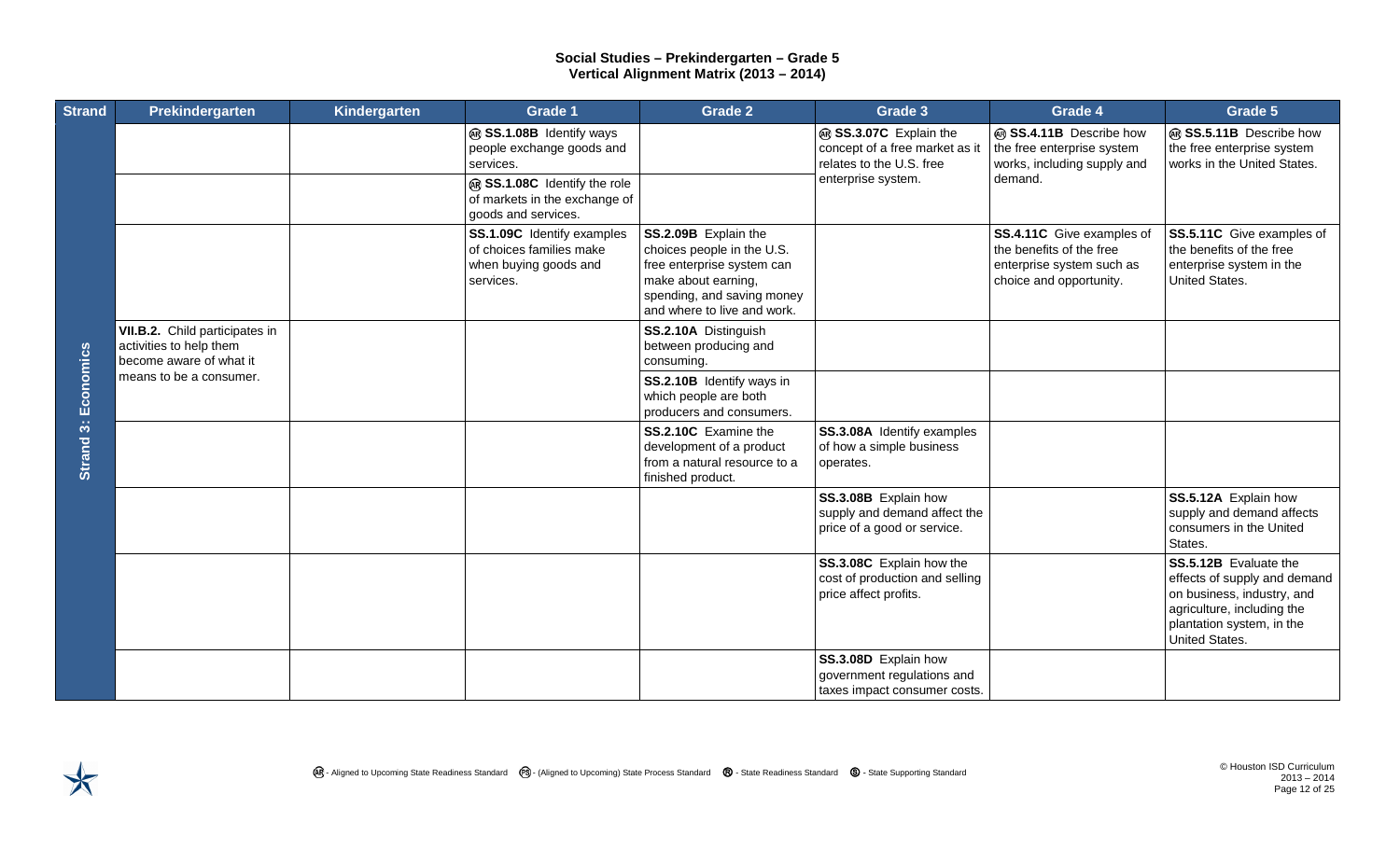| <b>Strand</b>       | Prekindergarten                                                                     | Kindergarten                                                                                                        | Grade 1                                                                                                    | Grade 2                                                                         | Grade 3                                                                                                                                                                                                                                     | Grade 4                                                                                                                                                                       | Grade 5                                                                                                                                                |
|---------------------|-------------------------------------------------------------------------------------|---------------------------------------------------------------------------------------------------------------------|------------------------------------------------------------------------------------------------------------|---------------------------------------------------------------------------------|---------------------------------------------------------------------------------------------------------------------------------------------------------------------------------------------------------------------------------------------|-------------------------------------------------------------------------------------------------------------------------------------------------------------------------------|--------------------------------------------------------------------------------------------------------------------------------------------------------|
|                     |                                                                                     |                                                                                                                     |                                                                                                            |                                                                                 | SS.3.08E Identify individuals,<br>past and present, including<br>Henry Ford and other<br>entrepreneurs in the<br>community such as Mary Kay<br>Ash, Wallace Amos, Milton<br>Hershey, and Sam Walton,<br>who have started new<br>businesses. |                                                                                                                                                                               |                                                                                                                                                        |
|                     | VII.B.1. Child demonstrates<br>that all people need food,<br>clothing, and shelter. | SS.K.06A Identify basic<br>human needs of food,<br>clothing, and shelter.                                           |                                                                                                            |                                                                                 |                                                                                                                                                                                                                                             |                                                                                                                                                                               |                                                                                                                                                        |
| Strand 3: Economics |                                                                                     | SS.K.06B Explain the<br>difference between needs<br>and wants.                                                      |                                                                                                            |                                                                                 |                                                                                                                                                                                                                                             |                                                                                                                                                                               |                                                                                                                                                        |
|                     | VII.B.3. Child discusses the<br>roles and responsibilities of<br>community workers. | SS.K.07A Identify jobs in the<br>home, school, and<br>community.                                                    | SS.1.10A Describe the<br>components of various jobs<br>and the characteristics of a<br>job well performed. |                                                                                 |                                                                                                                                                                                                                                             |                                                                                                                                                                               |                                                                                                                                                        |
|                     |                                                                                     | SS.K.07B Explain why<br>people have jobs.                                                                           | SS.1.07A Describe ways that<br>families meet basic human<br>needs.                                         | SS.2.09A Explain how work<br>provides income to purchase<br>goods and services. | SS.3.06A Identify ways of<br>earning, spending, saving,<br>and donating money.                                                                                                                                                              | SS.4.12A Explain how<br>people in different regions of<br>Texas earn their living, past                                                                                       | SS.5.13A Compare how<br>people in different parts of the<br>United States earn a living,                                                               |
|                     |                                                                                     | SS.K.06C Explain how basic<br>human needs can be met such<br>as through self-producing,<br>purchasing, and trading. | SS.1.07B Describe<br>similarities and differences in<br>ways families meet basic<br>human needs.           |                                                                                 |                                                                                                                                                                                                                                             | and present, through a<br>subsistence economy and<br>providing goods and services.                                                                                            | past and present.                                                                                                                                      |
|                     |                                                                                     |                                                                                                                     |                                                                                                            |                                                                                 |                                                                                                                                                                                                                                             | @ SS.4.12B Explain how<br>geographic factors such as<br>climate, transportation, and<br>natural resources have<br>influenced the location of<br>economic activities in Texas. | @ SS.5.13B Identify and<br>explain how geographic<br>factors have influenced the<br>location of economic activities<br>in the United States.           |
|                     |                                                                                     |                                                                                                                     |                                                                                                            |                                                                                 |                                                                                                                                                                                                                                             | <b>SS.4.12C</b> Analyze the effects<br>of exploration, immigration,<br>migration, and limited resources<br>on the economic development<br>and growth of Texas.                | SS.5.13C Analyze the effects<br>of immigration, migration, and<br>limited resources on the<br>economic development and<br>growth of the United States. |

 $\blacktriangleright$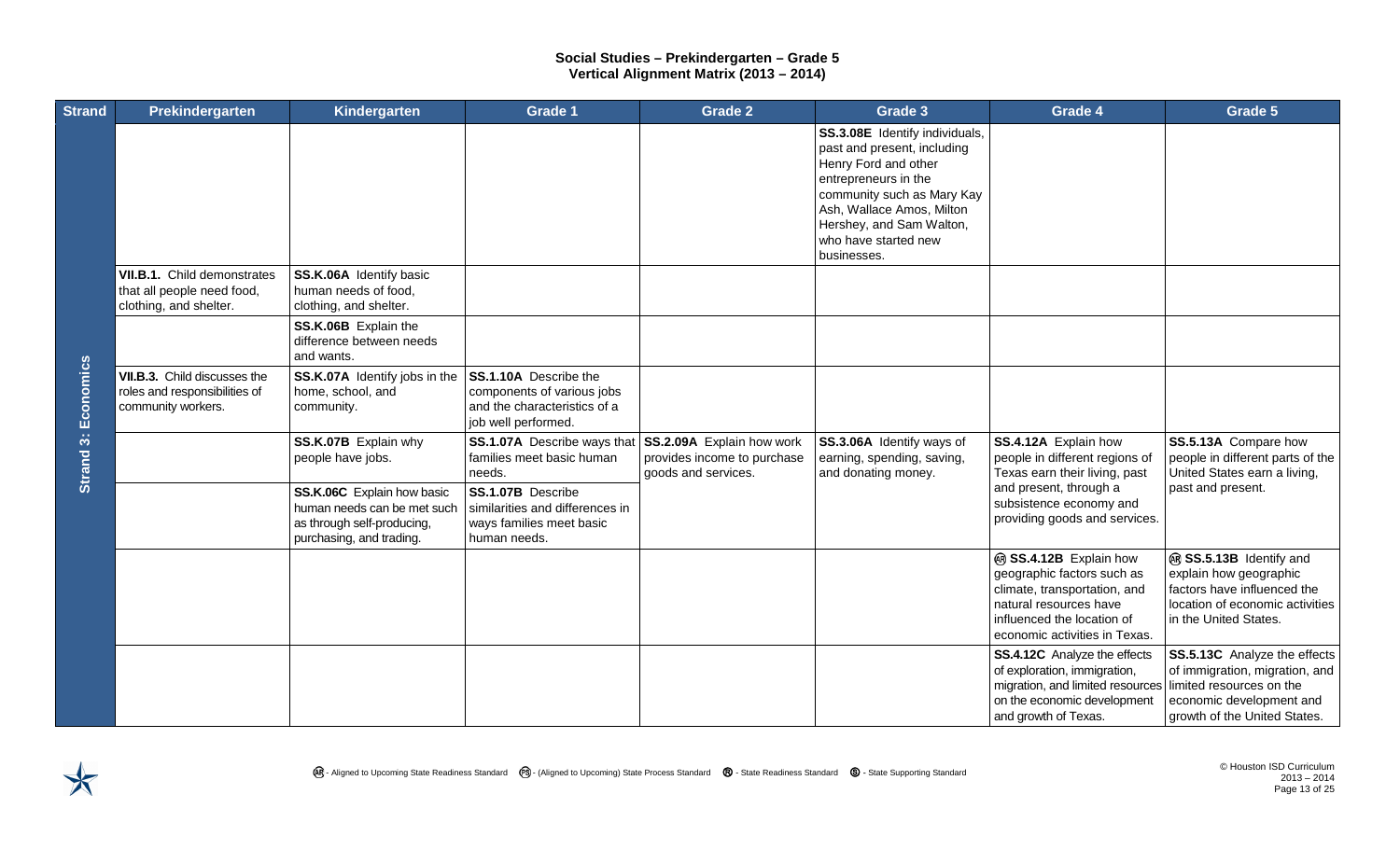| <b>Strand</b>          | Prekindergarten | Kindergarten | Grade 1                                                                                               | <b>Grade 2</b> | Grade 3 | Grade 4                                                                                                                                                                                                                | Grade 5                                                                                                                                                              |
|------------------------|-----------------|--------------|-------------------------------------------------------------------------------------------------------|----------------|---------|------------------------------------------------------------------------------------------------------------------------------------------------------------------------------------------------------------------------|----------------------------------------------------------------------------------------------------------------------------------------------------------------------|
| Economics<br>Strand 3: |                 |              | @ SS.1.10B Describe how<br>specialized jobs contribute to<br>the production of goods and<br>services. |                |         | @ SS.4.12D Describe the<br>impact of mass production,<br>specialization, and division of<br>labor on the economic growth<br>of Texas.                                                                                  | @ SS.5.13D Describe the<br>impact of mass production,<br>specialization, and division of<br>labor on the economic growth<br>of the United States.                    |
|                        |                 |              |                                                                                                       |                |         | SS.4.12E Explain how<br>developments in trans-<br>portation and communication<br>have influenced economic<br>activities in Texas.                                                                                      |                                                                                                                                                                      |
|                        |                 |              |                                                                                                       |                |         | SS.4.12F Explain the impact<br>of American ideas about<br>progress and equality of<br>opportunity on the economic<br>development and growth of<br>Texas.                                                               | SS.5.13E Explain the impact<br>of American ideas about<br>progress and equality of<br>opportunity on the economic<br>development and growth of<br>the United States. |
|                        |                 |              |                                                                                                       |                |         | SS.4.13A Identify ways in<br>which technological changes<br>in areas such as<br>transportation and<br>communication have resulted<br>in increased interdependence<br>among Texas, the United<br>States, and the world. |                                                                                                                                                                      |
|                        |                 |              |                                                                                                       |                |         | SS.4.13B Identify oil and<br>gas, agricultural, and<br>technological products of<br>Texas that are purchased to<br>meet needs in the United<br>States and around the world.                                            |                                                                                                                                                                      |
|                        |                 |              |                                                                                                       |                |         | SS.4.13C Explain how Texans<br>meet some of their needs<br>through the purchase of pro-<br>ducts from the United States<br>and the rest of the world.                                                                  |                                                                                                                                                                      |

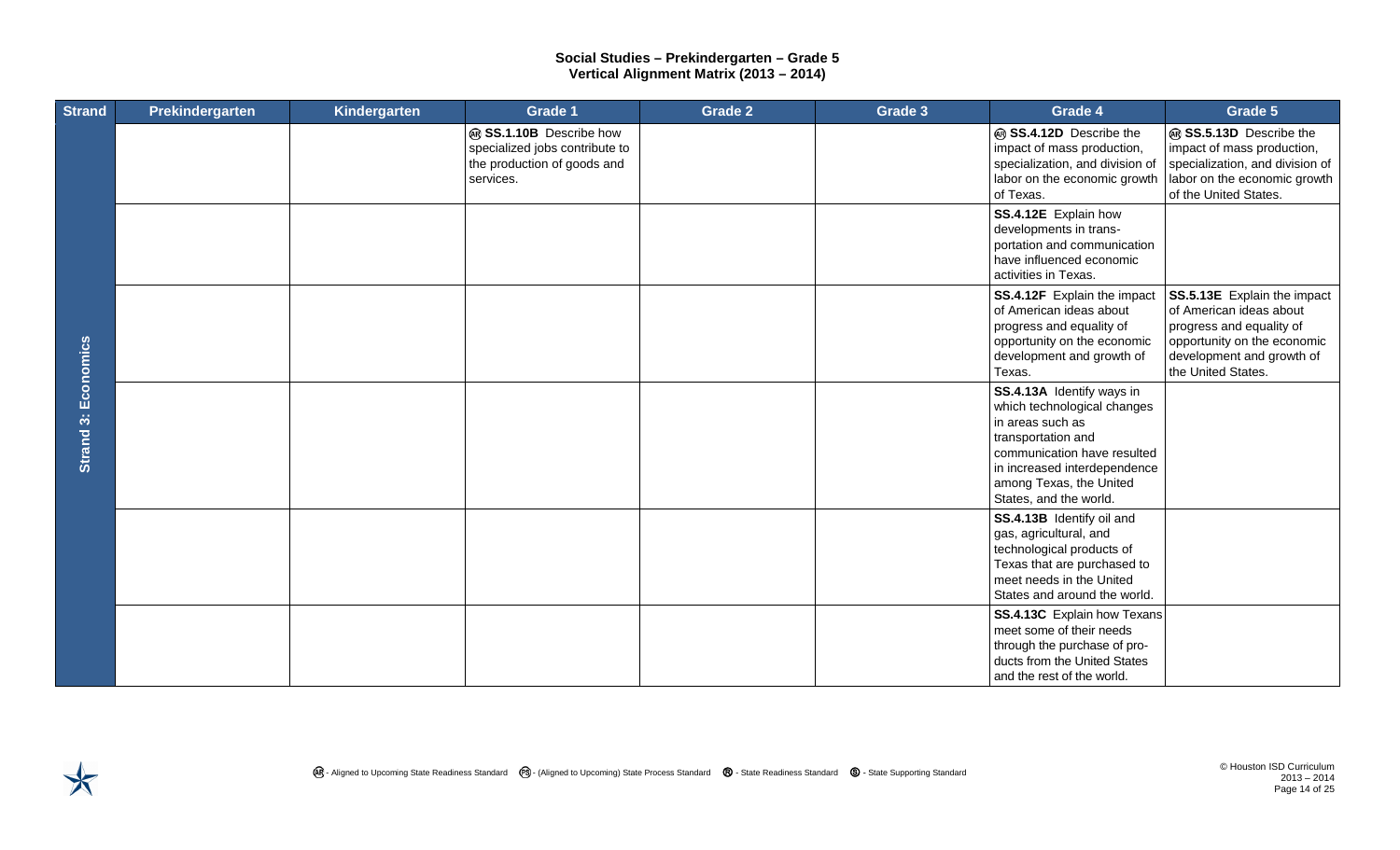| <b>Strand</b>               | Prekindergarten             | Kindergarten | Grade 1 | <b>Grade 2</b> | Grade 3                                                                                                | Grade 4                                                                                                                                                                                                    | Grade 5                                                                                                                                                                 |
|-----------------------------|-----------------------------|--------------|---------|----------------|--------------------------------------------------------------------------------------------------------|------------------------------------------------------------------------------------------------------------------------------------------------------------------------------------------------------------|-------------------------------------------------------------------------------------------------------------------------------------------------------------------------|
|                             | <b>Strand 4: Government</b> |              |         |                |                                                                                                        |                                                                                                                                                                                                            |                                                                                                                                                                         |
|                             |                             |              |         |                |                                                                                                        | @ SS.4.14A Compare how<br>various American Indian<br>groups such as the Caddo<br>and the Comanche governed<br>themselves.                                                                                  | @ SS.5.14A Identify and<br>compare the systems of<br>government of early<br>European colonists, including<br>representative government                                  |
|                             |                             |              |         |                |                                                                                                        | ® SS.4.14B Identify and<br>compare characteristics of the<br>Spanish colonial government<br>and the early Mexican govern-<br>ments and their influence on<br>inhabitants of Texas.                         | and monarchy.                                                                                                                                                           |
| <b>Strand 4: Government</b> |                             |              |         |                |                                                                                                        | @ SS.4.15A Identify the<br>purposes and explain the<br>importance of the Texas<br>Declaration of Independence,<br>the Texas Constitution, and<br>other documents such as the<br>Meusebach-Comanche Treaty. | ® SS.5.14B Identify<br>examples of representative<br>government in the American<br>colonies, including the<br>Mayflower Compact and the<br>Virginia House of Burgesses. |
|                             |                             |              |         |                | @ SS.3.10A Identify the<br>purposes of the Declaration of<br>Independence and the U.S.<br>Constitution | ® SS.4.15C Identify the<br>intent, meaning, and<br>importance of the Declaration<br>of Independence, the U.S.<br>Constitution, and the Bill of<br>Rights (Celebrate Freedom<br>Week).                      | @ SS.5.15A Identify the key<br>elements and the purposes and<br>explain the importance of the<br>Declaration of Independence.                                           |
|                             |                             |              |         |                | @ SS.3.10B Describe and<br>explain the importance of the<br>concept of "consent of the                 |                                                                                                                                                                                                            | @ SS.5.15B Explain the pur-<br>poses of the U.S. Constitution<br>as identified in the Preamble.                                                                         |
|                             |                             |              |         |                | governed" as it relates to the<br>functions of local, state, and<br>national government.               |                                                                                                                                                                                                            | @ SS.5.15C Explain the<br>reasons for the creation of the<br>Bill of Rights and its importance.                                                                         |
|                             |                             |              |         |                |                                                                                                        | ® SS.4.15B Identify and<br>explain the basic functions of<br>the three branches of<br>government according to the                                                                                          | @ SS.5.16A Identify and<br>explain the basic functions of<br>the three branches of<br>government.                                                                       |
|                             |                             |              |         |                |                                                                                                        | Texas Constitution.                                                                                                                                                                                        | @ SS.5.16B Identify the<br>reasons for and describe the<br>system of checks and<br>balances outlined in the U.S.<br>Constitution.                                       |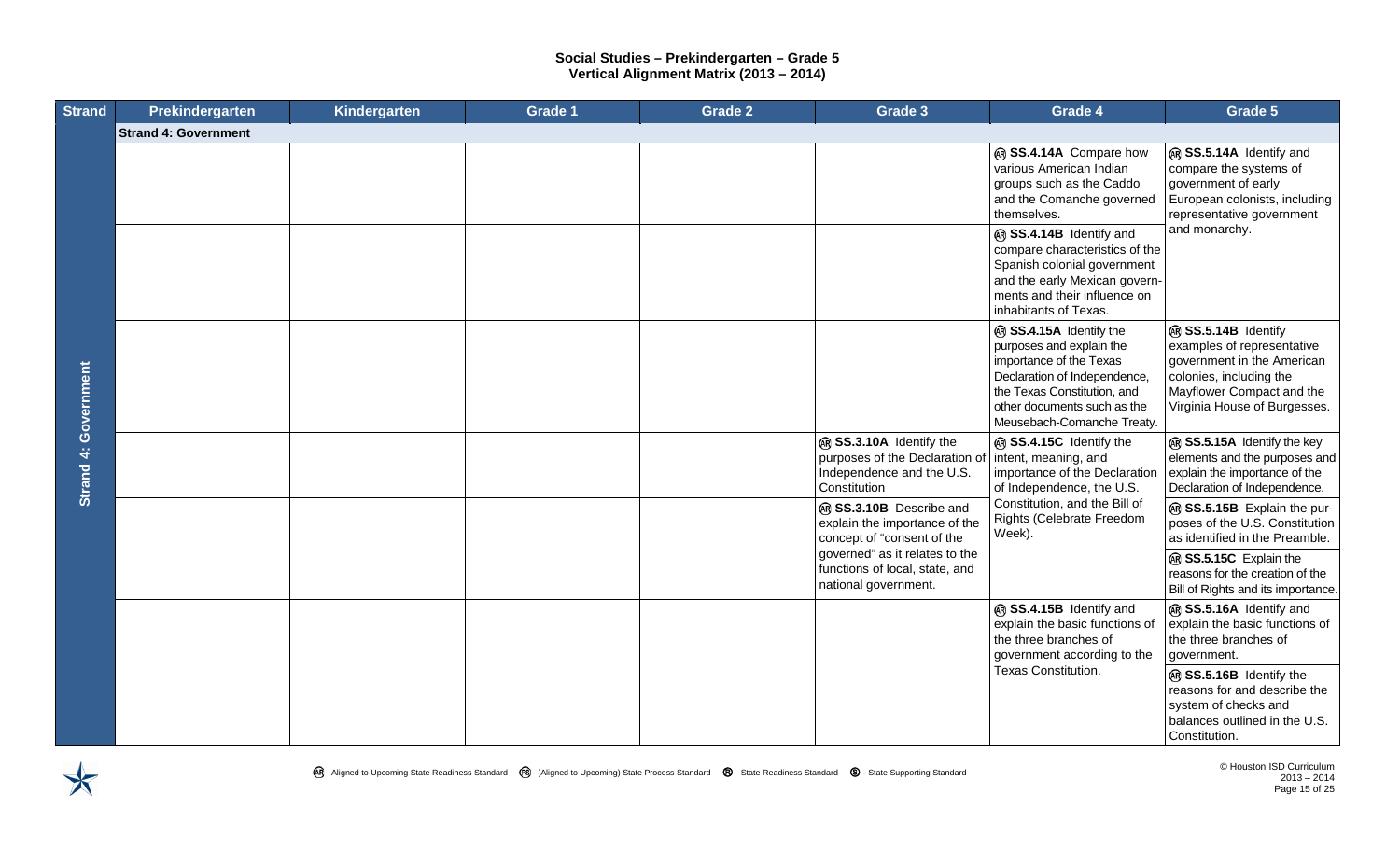| <b>Strand</b>        | Prekindergarten                                                                                      | Kindergarten                                                                                                                                          | Grade 1                                                                                                    | Grade 2                                                                                                                                                                               | Grade 3                                                                                                        | Grade 4 | Grade 5                                                                                                        |
|----------------------|------------------------------------------------------------------------------------------------------|-------------------------------------------------------------------------------------------------------------------------------------------------------|------------------------------------------------------------------------------------------------------------|---------------------------------------------------------------------------------------------------------------------------------------------------------------------------------------|----------------------------------------------------------------------------------------------------------------|---------|----------------------------------------------------------------------------------------------------------------|
|                      | I.B.1.a. Child follows<br>classroom rules and routines<br>with occasional reminders<br>from teacher. | SS.K.08A Identify purposes<br>for having rules.                                                                                                       | SS.1.11A Explain the<br>purpose for rules and laws in<br>the home, school, and<br>community.               | <b>SS.2.11A</b> Identify functions<br>of governments such as<br>establishing order, providing<br>security, and managing                                                               | <b>SS.3.09A</b> Describe the basic<br>structure of government in the<br>local community, state, and<br>nation. |         | SS.5.16C Distinguish<br>between national and state<br>governments and compare<br>their responsibilities in the |
|                      |                                                                                                      | SS.K.08B Identify rules that<br>provide order, security, and<br>safety in the home and<br>school.                                                     | SS.1.11B Identify rules and<br>laws that establish order,<br>provide security, and manage<br>conflict.     | conflict.                                                                                                                                                                             |                                                                                                                |         | U.S. federal system.                                                                                           |
| Strand 4: Government |                                                                                                      | SS.K.09A Identify authority<br>figures in the home, school,<br>and community.<br>SS.K.09B Explain how<br>authority figures make and<br>enforce rules. | SS.1.12A Identify the<br>responsibilities of authority<br>figures in the home, school,                     |                                                                                                                                                                                       |                                                                                                                |         |                                                                                                                |
|                      |                                                                                                      |                                                                                                                                                       | and community.                                                                                             |                                                                                                                                                                                       |                                                                                                                |         |                                                                                                                |
|                      |                                                                                                      |                                                                                                                                                       | SS.1.12B Identify and<br>describe the roles of public<br>officials in the community,<br>state, and nation. | SS.2.12A Name current<br>public officials, including<br>mayor, governor, and<br>president.                                                                                            | SS.3.09B Identify local,<br>state, and national<br>government officials and<br>explain how they are chosen.    |         |                                                                                                                |
|                      |                                                                                                      |                                                                                                                                                       |                                                                                                            | SS.2.12B Compare the roles<br>of public officials, including<br>mayor, governor, and<br>president.                                                                                    |                                                                                                                |         |                                                                                                                |
|                      |                                                                                                      |                                                                                                                                                       |                                                                                                            | SS.2.12C Identify ways that<br>public officials are selected,<br>including election and<br>appointment to office.                                                                     |                                                                                                                |         |                                                                                                                |
|                      |                                                                                                      |                                                                                                                                                       |                                                                                                            | SS.2.11B Identify govern-<br>mental services in the<br>community such as police and<br>fire protection, libraries,<br>schools, and parks and explain<br>their value to the community. | SS.3.09C Identify services<br>commonly provided by local,<br>state, and national<br>governments.               |         |                                                                                                                |
|                      |                                                                                                      |                                                                                                                                                       |                                                                                                            | SS.2.11C Describe how<br>governments tax citizens to<br>pay for services.                                                                                                             | SS.3.09D Explain how local,<br>state, and national<br>government services are<br>financed.                     |         |                                                                                                                |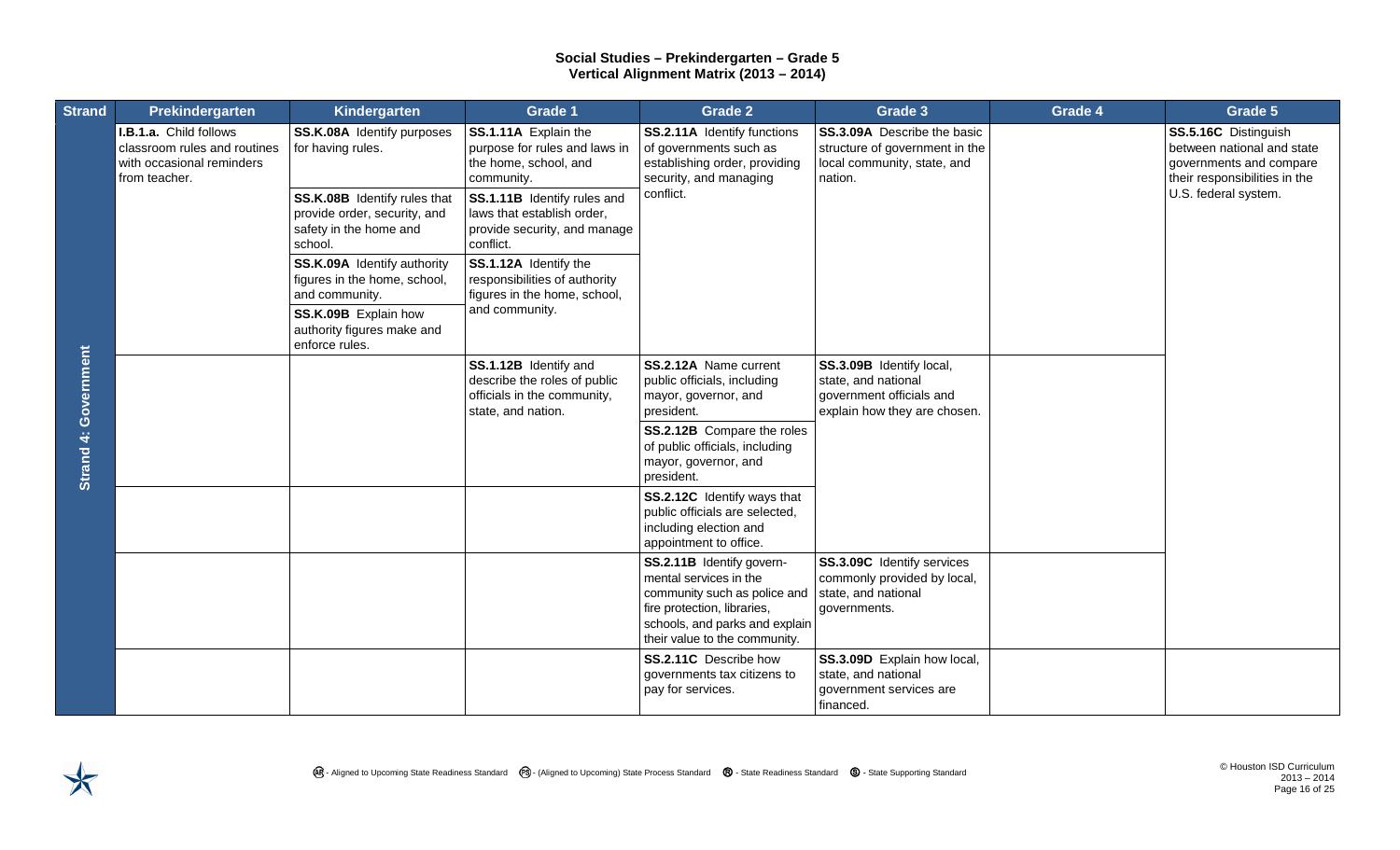| <b>Strand</b>                | Prekindergarten              | Kindergarten | Grade 1                                                                                                                                                                                                                                                                                                                                  | <b>Grade 2</b>                                                                                                                                                                                                                                                                                                                           | Grade 3                                                                                                                                                                                                                                                                                                                                  | Grade 4                                                                                                                                                                                                                                                                                                                                                | Grade 5 |
|------------------------------|------------------------------|--------------|------------------------------------------------------------------------------------------------------------------------------------------------------------------------------------------------------------------------------------------------------------------------------------------------------------------------------------------|------------------------------------------------------------------------------------------------------------------------------------------------------------------------------------------------------------------------------------------------------------------------------------------------------------------------------------------|------------------------------------------------------------------------------------------------------------------------------------------------------------------------------------------------------------------------------------------------------------------------------------------------------------------------------------------|--------------------------------------------------------------------------------------------------------------------------------------------------------------------------------------------------------------------------------------------------------------------------------------------------------------------------------------------------------|---------|
| Strand 4:<br>Government      |                              |              | SS.1.12C Identify and<br>describe the role of a good<br>citizen in maintaining a<br>constitutional republic.                                                                                                                                                                                                                             | SS.2.12D Identify how<br>citizens participate in their<br>own governance through<br>staying informed of what<br>public officials are doing,<br>providing input to them, and<br>volunteering to participate in<br>government functions.                                                                                                   |                                                                                                                                                                                                                                                                                                                                          |                                                                                                                                                                                                                                                                                                                                                        |         |
|                              | <b>Strand 5: Citizenship</b> |              |                                                                                                                                                                                                                                                                                                                                          |                                                                                                                                                                                                                                                                                                                                          |                                                                                                                                                                                                                                                                                                                                          |                                                                                                                                                                                                                                                                                                                                                        |         |
|                              |                              |              | SS.1.13A Identify<br>characteristics of good<br>citizenship, including<br>truthfulness, justice, equality,<br>respect for oneself and<br>others, responsibility in daily<br>life, and participation in<br>government by educating<br>oneself about the issues,<br>respectfully holding public<br>officials to their word, and<br>voting. | SS.2.13A Identify<br>characteristics of good<br>citizenship, including<br>truthfulness, justice, equality,<br>respect for oneself and<br>others, responsibility in daily<br>life, and participation in<br>government by educating<br>oneself about the issues,<br>respectfully holding public<br>officials to their word, and<br>voting. | SS.3.11A Identify<br>characteristics of good<br>citizenship, including<br>truthfulness, justice, equality,<br>respect for oneself and<br>others, responsibility in daily<br>life, and participation in<br>government by educating<br>oneself about the issues,<br>respectfully holding public<br>officials to their word, and<br>voting. |                                                                                                                                                                                                                                                                                                                                                        |         |
| <b>Strand 5: Citizenship</b> |                              |              | SS.1.13B Identify historical<br>figures such as Benjamin<br>Franklin, Francis Scott Key,<br>and Eleanor Roosevelt who<br>have exemplified good<br>citizenship.                                                                                                                                                                           | SS.2.13B Identify historical<br>figures such as Paul Revere,<br>Abigail Adams, World War II<br>Women Airforce Service<br>Pilots (WASPs) and Navajo<br>Code Talkers, and Sojourner<br>Truth who have exemplified<br>good citizenship.                                                                                                     | SS.3.11B Identify historical<br>figures such as Helen Keller<br>and Clara Barton and<br>contemporary figures such as<br>Ruby Bridges and military and<br>first responders who<br>exemplify good citizenship.                                                                                                                             | SS.4.17D Identify the<br>importance of historical<br>figures and important<br>individuals who modeled<br>active participation in the<br>democratic process such as<br>Sam Houston, Barbara<br>Jordan, Lorenzo de Zavala,<br>Ann Richards, Sam Rayburn,<br>Henry B. González, James A.<br>Baker III, Wallace Jefferson,<br>and other local individuals. |         |
|                              |                              |              | SS.1.13C Identify other<br>individuals who exemplify<br>good citizenship.                                                                                                                                                                                                                                                                | SS.2.13C Identify other<br>individuals who exemplify<br>good citizenship.                                                                                                                                                                                                                                                                |                                                                                                                                                                                                                                                                                                                                          | <b>SS.4.17A</b> Identify important<br>individuals who have<br>participated voluntarily in civic<br>affairs at state and local<br>levels such as Adina de<br>Zavala and Clara Driscoll.                                                                                                                                                                 |         |

 $\bigtimes$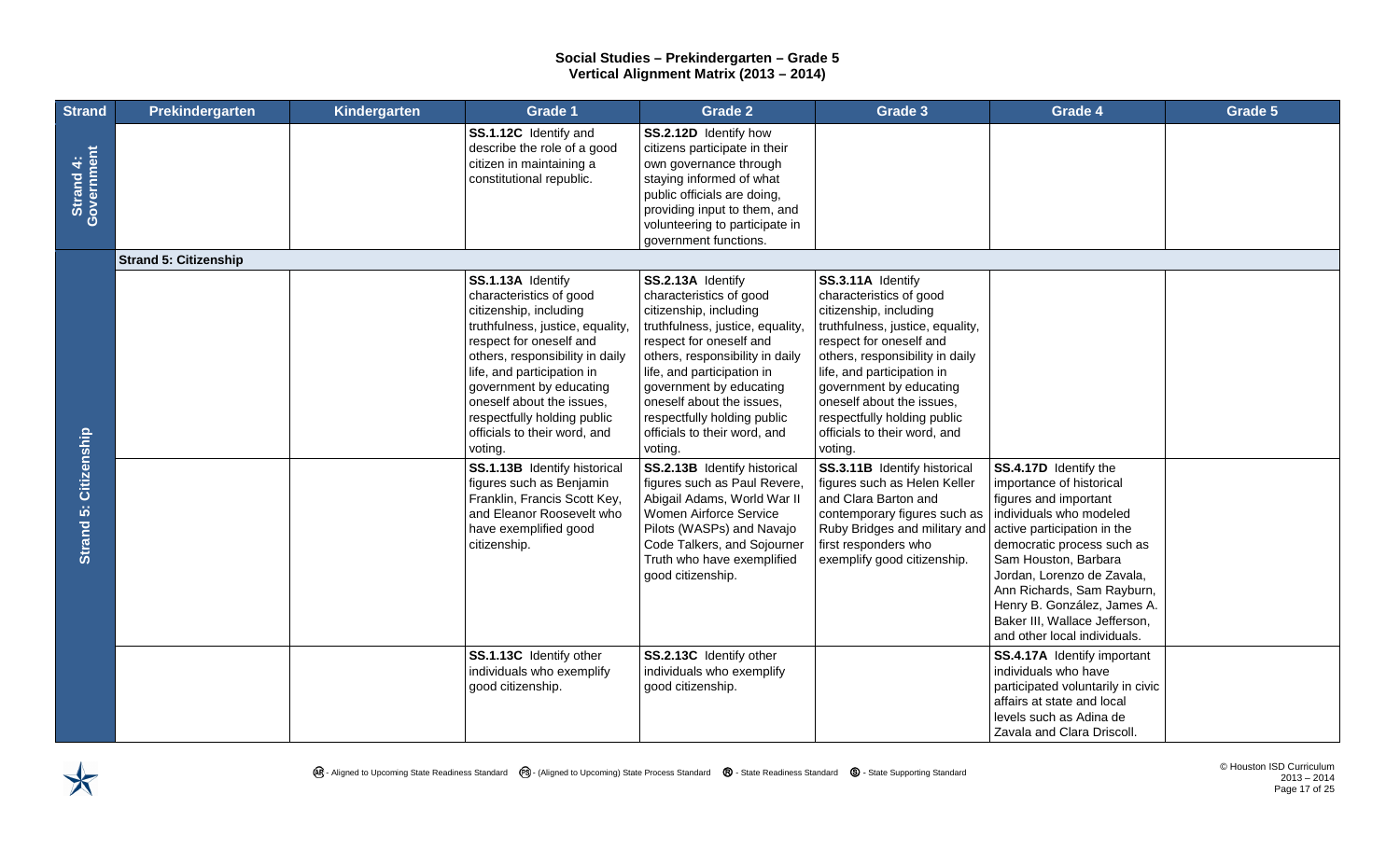| <b>Strand</b>            | Prekindergarten                                                                                                                            | Kindergarten                                                                                                         | Grade 1                                                                                                                                                                    | <b>Grade 2</b>                                                                                                                                                       | Grade 3                                                                                                                                                                                                                                                                                                                                                              | Grade 4                                                                                                                                                                                                                                                                                 | Grade 5                                                                                                                                                                                                                                                                               |
|--------------------------|--------------------------------------------------------------------------------------------------------------------------------------------|----------------------------------------------------------------------------------------------------------------------|----------------------------------------------------------------------------------------------------------------------------------------------------------------------------|----------------------------------------------------------------------------------------------------------------------------------------------------------------------|----------------------------------------------------------------------------------------------------------------------------------------------------------------------------------------------------------------------------------------------------------------------------------------------------------------------------------------------------------------------|-----------------------------------------------------------------------------------------------------------------------------------------------------------------------------------------------------------------------------------------------------------------------------------------|---------------------------------------------------------------------------------------------------------------------------------------------------------------------------------------------------------------------------------------------------------------------------------------|
| Citizenship<br>Strand 5: | <b>I.C.2</b> Child assumes various<br>roles and responsibilities as<br>part of a classroom<br>community.                                   |                                                                                                                      |                                                                                                                                                                            | SS.2.13D Identify ways to<br>actively practice good<br>citizenship, including<br>involvement in community<br>service.                                                | SS.3.12A Give examples of<br>community changes that<br>result from individual or group<br>decisions.<br>SS.3.12B Identify examples<br>of actions individuals and<br>groups can take to improve<br>the community.<br>SS.3.12C Identify examples<br>of nonprofit and/or civic<br>organizations such as the<br>Red Cross and explain how<br>they serve the common good. | SS.4.17B Explain how<br>individuals can participate<br>voluntarily in civic affairs at<br>state and local levels through<br>activities such as holding<br>public officials to their word,<br>writing letters, and<br>participating in historic<br>preservation and service<br>projects. |                                                                                                                                                                                                                                                                                       |
|                          | VII.D.1. Child identifies flags<br>of the United States and<br>Texas.                                                                      | SS.K.10A Identify the flags<br>of the United States and<br>Texas.                                                    | SS.1.14A Explain state and<br>national patriotic symbols,<br>including the United States<br>and Texas flags, the Liberty<br>Bell, the Statue of Liberty,<br>and the Alamo. | SS.2.14C Identify selected<br>symbols such as state and<br>national birds and flowers and<br>patriotic symbols such as the<br>U.S. and Texas flags and<br>Uncle Sam. |                                                                                                                                                                                                                                                                                                                                                                      | SS.4.16A Explain the<br>meaning of various patriotic<br>symbols and landmarks of<br>Texas, including the six flags<br>that flew over Texas, the San<br>Jacinto Monument, the<br>Alamo, and various missions.                                                                            | SS.5.17A Explain various<br>patriotic symbols, including<br>Uncle Sam, and political<br>symbols such as the donkey<br>and elephant.<br>SS.5.17E Explain the<br>significance of important<br>landmarks, including the<br>White House, the Statue of<br>Liberty, and Mount<br>Rushmore. |
|                          |                                                                                                                                            |                                                                                                                      | SS.1.14C Identify anthems<br>and mottoes of Texas and the<br><b>United States.</b>                                                                                         | SS.2.14B Identify selected<br>patriotic songs, including "The<br>Star Spangled Banner" and<br>"America the Beautiful."                                               |                                                                                                                                                                                                                                                                                                                                                                      | SS.4.16B Sing or recite<br>"Texas, Our Texas."                                                                                                                                                                                                                                          | SS.5.17B Sing or recite "The<br>Star-Spangled Banner" and<br>explain its history.                                                                                                                                                                                                     |
|                          | VII.D.2. Child recites the<br>Pledge of Allegiance to the<br>United States flag and the<br>state flag and observe a<br>moment of silence*. | <b>SS.K.10B</b> Recite the Pledge<br>of Allegiance to the United<br>States Flag and the Pledge to<br>the Texas Flag. | SS.1.14B Recite and explain<br>the meaning of the Pledge of<br>Allegiance to the United<br>States Flag and the Pledge to<br>the Texas Flag.                                | SS.2.14A Recite the Pledge<br>of Allegiance to the United<br>States Flag and the Pledge to<br>the Texas Flag.                                                        |                                                                                                                                                                                                                                                                                                                                                                      | SS.4.16C Recite and explain<br>the meaning of the Pledge to<br>the Texas Flag.                                                                                                                                                                                                          | SS.5.17C Recite and explain<br>the meaning of the Pledge of<br>Allegiance to the United<br>States Flag.                                                                                                                                                                               |

 $\blacktriangledown$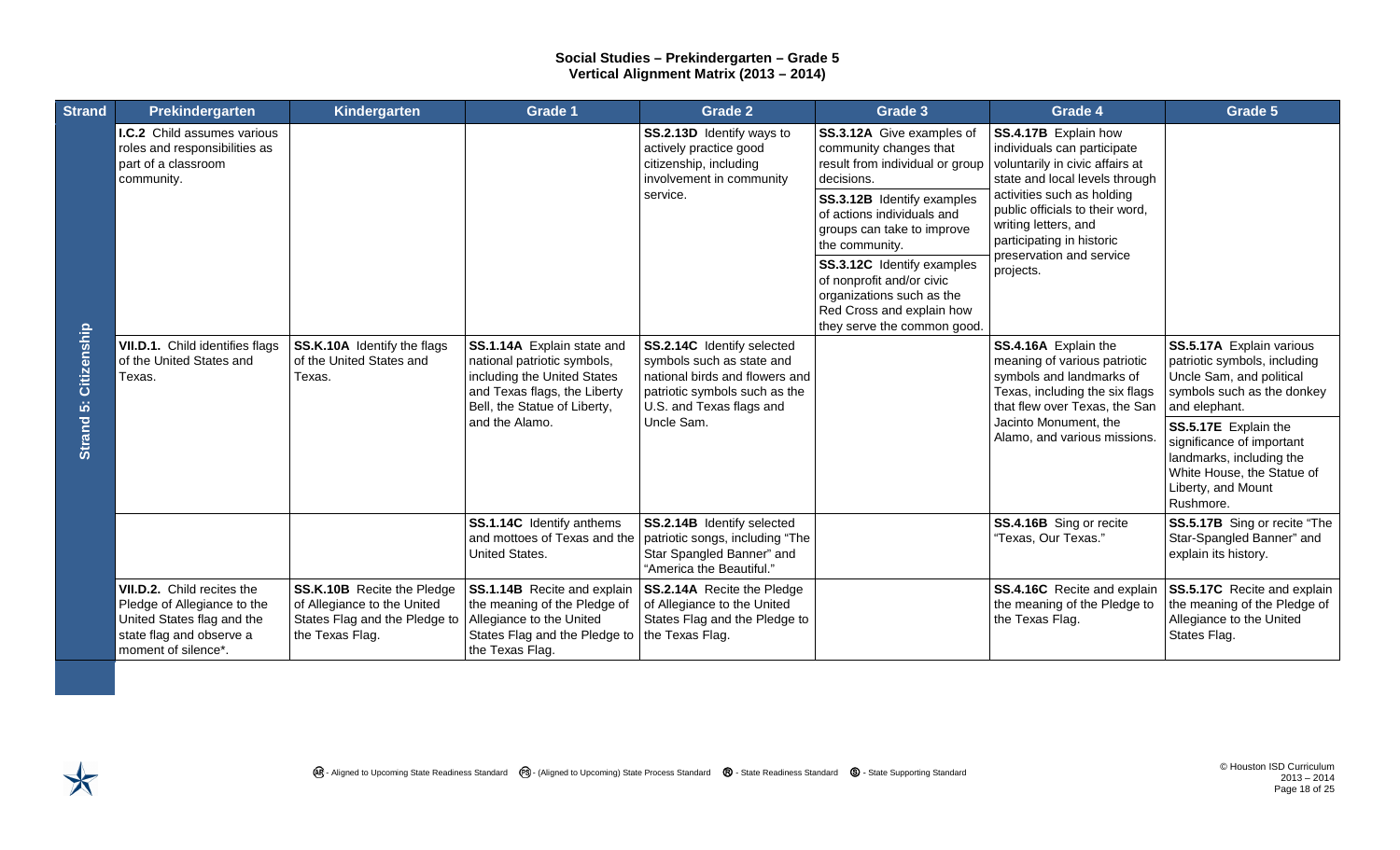| <b>Strand</b> | Prekindergarten                                                                         | Kindergarten                                                                      | Grade 1                                                                                                                                                                                           | <b>Grade 2</b>                                                                                                                                          | Grade 3                                                                                                                                                                                    | Grade 4                                                                                                                                                                                                                                                                              | Grade 5                                                                                                                                                                                        |
|---------------|-----------------------------------------------------------------------------------------|-----------------------------------------------------------------------------------|---------------------------------------------------------------------------------------------------------------------------------------------------------------------------------------------------|---------------------------------------------------------------------------------------------------------------------------------------------------------|--------------------------------------------------------------------------------------------------------------------------------------------------------------------------------------------|--------------------------------------------------------------------------------------------------------------------------------------------------------------------------------------------------------------------------------------------------------------------------------------|------------------------------------------------------------------------------------------------------------------------------------------------------------------------------------------------|
| Citizenship   |                                                                                         | SS.K.10C Identify<br>Constitution Day as a<br>celebration of American<br>freedom. | SS.1.14E Explain how<br>patriotic customs and<br>celebrations reflect American<br>individualism and freedom.<br>SS.1.14F Identify<br>Constitution Day as a<br>celebration of American<br>freedom. | SS.2.14D Identify how<br>selected customs, symbols,<br>and celebrations reflect an<br>American love of<br>individualism, inventiveness,<br>and freedom. |                                                                                                                                                                                            | <b>SS.4.16D</b> Describe the<br>origins and significance of<br>state celebrations such as<br>Texas Independence Day and<br>Juneteenth.                                                                                                                                               | SS.5.17D Describe the<br>origins and significance of<br>national celebrations such as<br>Memorial Day, Independence<br>Day, Labor Day, Constitution<br>Day, Columbus Day, and<br>Veterans Day. |
|               | @ VII.D.3. The child engages<br>in use voting as a method for<br>group decision making. | @ SS.K.10D Use voting as a<br>method for group decision<br>making.                | ® SS.1.14D Explain and<br>practice voting as a way of<br>making choices and<br>decisions.                                                                                                         |                                                                                                                                                         | @ SS.3.11C Identify and<br>explain the importance of<br>individual acts of civic<br>responsibility, including<br>obeying laws, serving the<br>community, serving on a jury,<br>and voting. | ® SS.4.17C Explain the duty<br>of the individual in state and<br>local elections such as being<br>informed and voting.                                                                                                                                                               | ® SS.5.18A Explain the duty<br>individuals have to participate<br>in civic affairs at the local,<br>state, and national levels.                                                                |
|               |                                                                                         |                                                                                   |                                                                                                                                                                                                   |                                                                                                                                                         |                                                                                                                                                                                            | SS.4.17E Explain how to<br>contact elected and appointed<br>leaders in state and local<br>governments.                                                                                                                                                                               | SS.5.18B Explain how to<br>contact elected and appointed<br>leaders in local, state, and<br>national governments.                                                                              |
| Strand 5:     |                                                                                         |                                                                                   |                                                                                                                                                                                                   |                                                                                                                                                         |                                                                                                                                                                                            |                                                                                                                                                                                                                                                                                      | SS.5.19A Explain the<br>contributions of the Founding<br>Fathers to the development of<br>the national government.                                                                             |
|               |                                                                                         |                                                                                   |                                                                                                                                                                                                   |                                                                                                                                                         |                                                                                                                                                                                            | SS.4.18A Identify leaders in<br>state, local, and national<br>governments, including the<br>governor, local members of<br>the Texas Legislature, the<br>local mayor, U.S. senators,<br>local U.S. representatives,<br>and Texans who have been<br>president of the United<br>States. | SS.5.19B Identify past and<br>present leaders in the<br>national government,<br>including the president and<br>various members of<br>Congress, and their political<br>parties.                 |
|               |                                                                                         |                                                                                   |                                                                                                                                                                                                   |                                                                                                                                                         |                                                                                                                                                                                            | SS.4.18B Identify leadership<br>qualities of state and local<br>leaders, past and present.                                                                                                                                                                                           | SS.5.19C Identify and<br>compare leadership qualities<br>of national leaders, past and<br>present.                                                                                             |

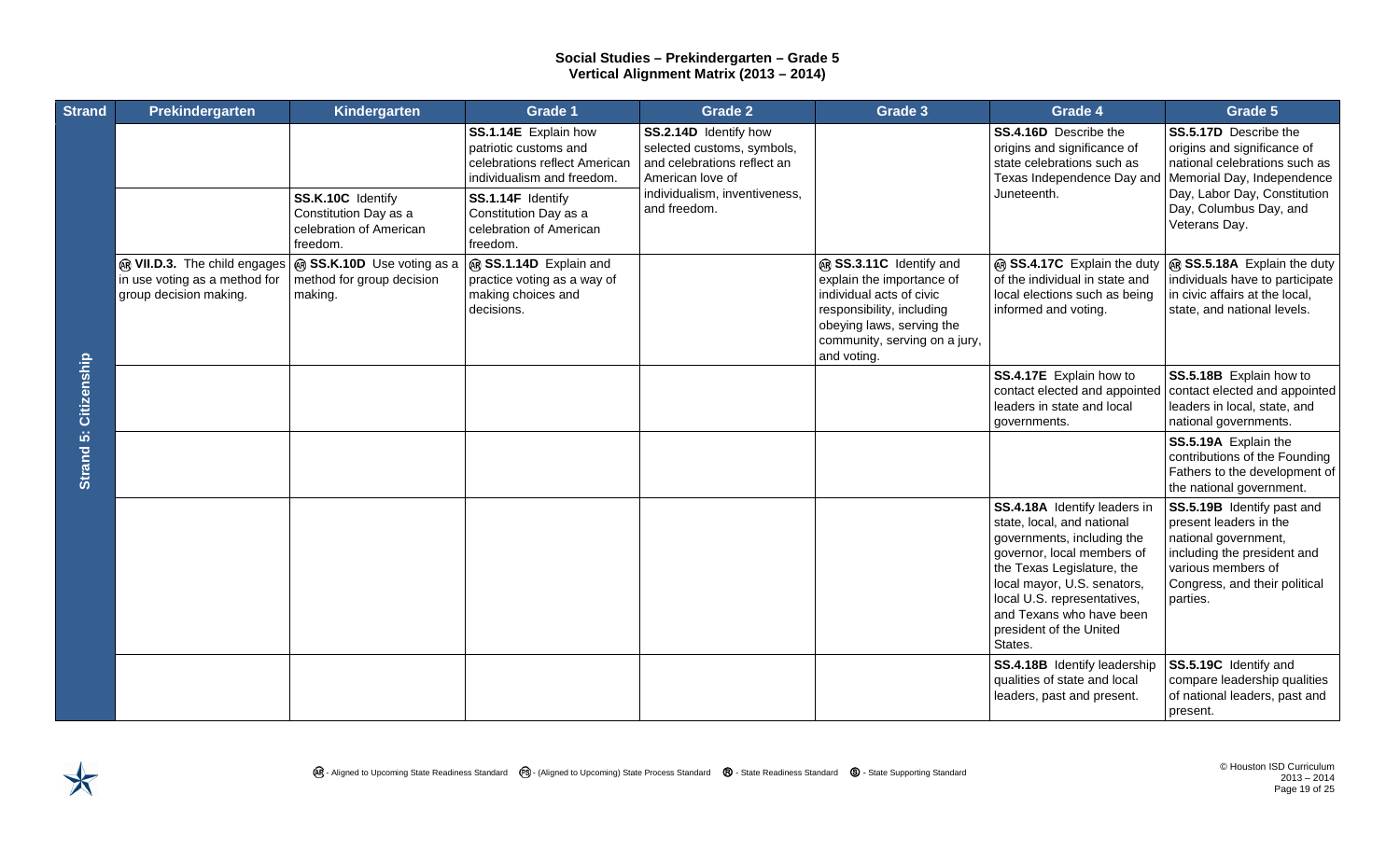| <b>Strand</b>                | Prekindergarten          | Kindergarten | Grade 1                                                                                                                                              | <b>Grade 2</b>                                                                                                                                   | Grade 3                                                                                                                                                                                                                                                                                       | Grade 4 | Grade 5                                                                                                                                                                                                                                                                                                                      |
|------------------------------|--------------------------|--------------|------------------------------------------------------------------------------------------------------------------------------------------------------|--------------------------------------------------------------------------------------------------------------------------------------------------|-----------------------------------------------------------------------------------------------------------------------------------------------------------------------------------------------------------------------------------------------------------------------------------------------|---------|------------------------------------------------------------------------------------------------------------------------------------------------------------------------------------------------------------------------------------------------------------------------------------------------------------------------------|
| <b>Strand 5: Citizenship</b> |                          |              |                                                                                                                                                      |                                                                                                                                                  |                                                                                                                                                                                                                                                                                               |         | @ SS.5.20A Describe the<br>fundamental rights<br>guaranteed by each<br>amendment in the Bill of<br>Rights, including freedom of<br>religion, speech, and press;<br>the right to assemble and<br>petition the government; the<br>right to keep and bear arms;<br>the right to trial by jury; and<br>the right to an attorney. |
|                              |                          |              |                                                                                                                                                      |                                                                                                                                                  |                                                                                                                                                                                                                                                                                               |         | @ SS.5.20B Describe<br>various amendments to the<br>U.S. Constitution such as<br>those that extended voting<br>rights of U.S. citizens.                                                                                                                                                                                      |
|                              | <b>Strand 6: Culture</b> |              |                                                                                                                                                      |                                                                                                                                                  |                                                                                                                                                                                                                                                                                               |         |                                                                                                                                                                                                                                                                                                                              |
| Culture                      |                          |              |                                                                                                                                                      | SS.2.15A Identify selected<br>stories, poems, statues,<br>paintings, and other examples<br>of the local cultural heritage.                       | SS.3.15A Identify various<br>individual writers and artists<br>such as Kadir Nelson, Tomie<br>dePaola, and Phillis Wheatley<br>and their stories, poems,<br>statues, and paintings and<br>other examples of cultural<br>heritage from various<br>communities.                                 |         | SS.5.21A Identify significant<br>examples of art, music, and<br>literature from various periods<br>in U.S. history such as the<br>painting American Progress,<br>"Yankee Doodle," and "Paul<br>Revere's Ride."                                                                                                               |
| Strand 6:                    |                          |              | SS.1.15B Explain the way<br>folktales and legends such as<br>Aesop's fables reflect beliefs,<br>customs, language, and<br>traditions of communities. | SS.2.15B Explain the<br>significance of selected<br>stories, poems, statues,<br>paintings, and other examples<br>of the local cultural heritage. | SS.3.15B Explain the<br>significance of various<br>individual writers and artists<br>such as Carmen Lomas<br>Garza, Laura Ingalls Wilder,<br>and Bill Martin Jr. and their<br>stories, poems, statues, and<br>paintings and other examples<br>of cultural heritage to various<br>communities. |         | SS.5.21B Explain how<br>examples of art, music, and<br>literature reflect the times<br>during which they were<br>created.                                                                                                                                                                                                    |

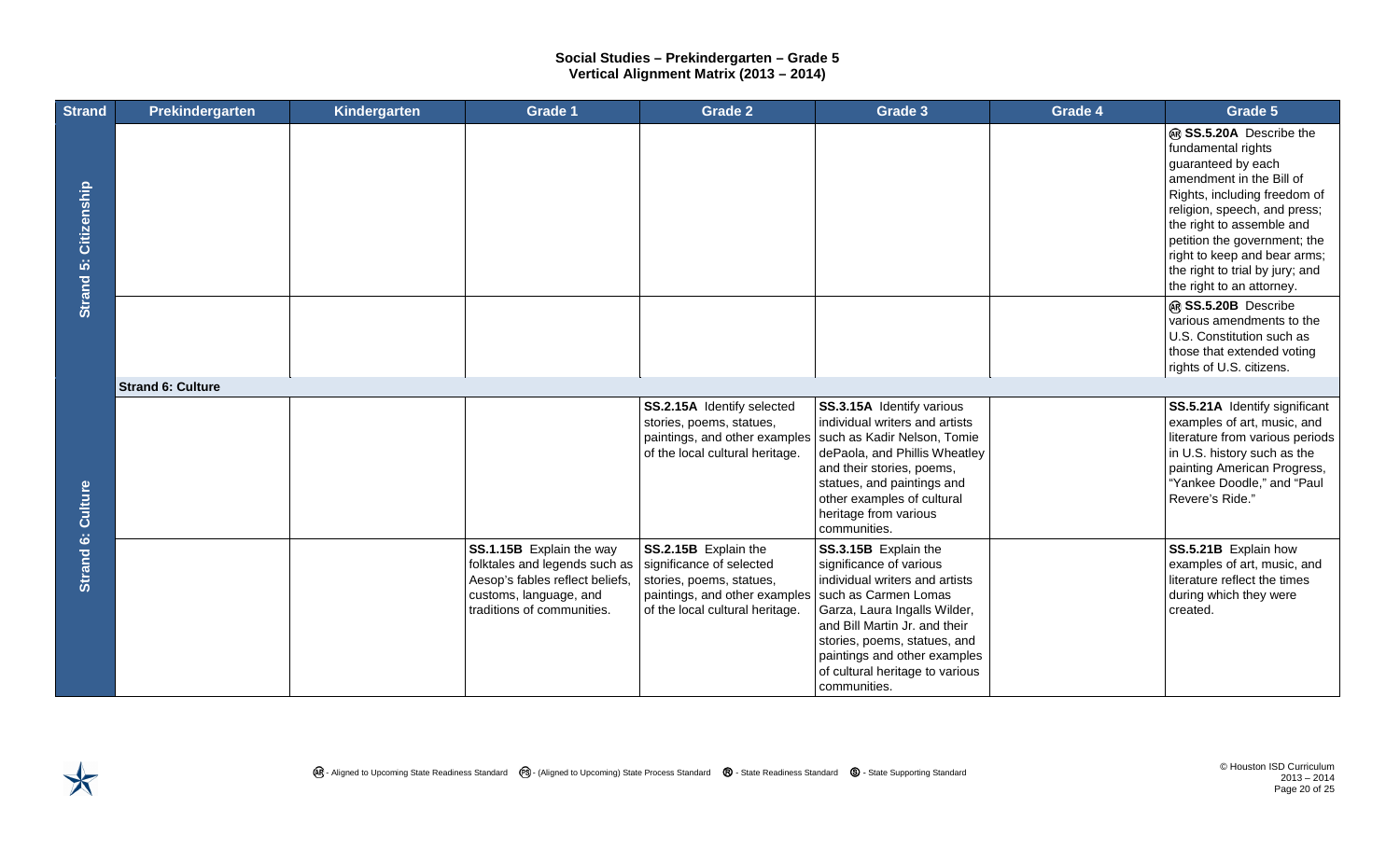| <b>Strand</b>     | Prekindergarten                                                                                                                                               | Kindergarten                                                                                                | Grade 1                                                                                                                                       | <b>Grade 2</b>                                                                             | Grade 3                                                                                                                                                                                                                                                                                                       | Grade 4                                                                                                                                                                                                                      | Grade 5                                                                                                                                              |
|-------------------|---------------------------------------------------------------------------------------------------------------------------------------------------------------|-------------------------------------------------------------------------------------------------------------|-----------------------------------------------------------------------------------------------------------------------------------------------|--------------------------------------------------------------------------------------------|---------------------------------------------------------------------------------------------------------------------------------------------------------------------------------------------------------------------------------------------------------------------------------------------------------------|------------------------------------------------------------------------------------------------------------------------------------------------------------------------------------------------------------------------------|------------------------------------------------------------------------------------------------------------------------------------------------------|
|                   | @ VII.D.4. The child<br>identifies similarities among<br>people like himself and<br>classmates as well as among<br>himself and people from other<br>cultures. | @ SS.K.11A Identify<br>similarities and differences<br>among people such as<br>kinship, laws, and religion. |                                                                                                                                               |                                                                                            |                                                                                                                                                                                                                                                                                                               | @ SS.4.19A Identify the<br>similarities and differences<br>among various racial, ethnic,<br>and religious groups in Texas                                                                                                    | @ SS.5.22A Identify the<br>similarities and differences<br>within and among various<br>racial, ethnic, and religious<br>groups in the United States. |
|                   | @ VII.A.1. Child identifies<br>similarities and differences in<br>characteristics of people.                                                                  | @ SS.K.11B Identify<br>similarities and differences<br>among people such as music,<br>clothing, and food.   |                                                                                                                                               |                                                                                            |                                                                                                                                                                                                                                                                                                               |                                                                                                                                                                                                                              |                                                                                                                                                      |
|                   | @ VII.A.2. Child identifies<br>similarities and differences in<br>characteristics of families.                                                                | @ SS.K.12A Describe and<br>explain the importance of<br>family customs and traditions.                      | ® SS.1.15A Describe and<br>explain the importance of<br>various beliefs, customs,<br>language, and traditions of<br>families and communities. | ® SS.2.16A Identify the<br>significance of various ethnic<br>and/or cultural celebrations. | ® SS.3.13A Explain the<br>significance of various ethnic<br>and/or cultural celebrations in<br>the local community and other<br>communities.                                                                                                                                                                  | ® SS.4.19B Identify<br>customs, celebrations, and<br>traditions of various cultural,<br>regional, and local groups in<br>Texas such as Cinco de<br>Mayo, Oktoberfest, the<br>Strawberry Festival, and<br>Fiesta San Antonio. | @ SS.5.22B Describe<br>customs and traditions of<br>various racial, ethnic, and<br>religious groups in the United<br>States.                         |
| Strand 6: Culture |                                                                                                                                                               | SS.K.12B Compare family<br>customs and traditions.                                                          |                                                                                                                                               | SS.2.16B Compare ethnic<br>and/or cultural celebrations.                                   | SS.3.13B Compare ethnic<br>and/or cultural celebrations in<br>the local community with<br>other communities.                                                                                                                                                                                                  |                                                                                                                                                                                                                              |                                                                                                                                                      |
|                   |                                                                                                                                                               |                                                                                                             |                                                                                                                                               |                                                                                            | @ SS.3.14A Identify and<br>compare the heroic deeds of<br>state and national heroes,<br>including Hector P. Garcia<br>and James A. Lovell, and<br>other individuals such as<br>Harriet Tubman, Juliette<br>Gordon Low, Todd Beamer,<br>Ellen Ochoa, John "Danny"<br>Olivas, and other<br>contemporary heroes. | @ SS.4.19C Summarize the<br>contributions of people of<br>various racial, ethnic, and<br>religious groups in the<br>development of Texas such<br>as Lydia Mendoza, Chelo<br>Silva, and Julius Lorenzo<br>Cobb Bledsoe.       | @ SS.5.22C Summarize the<br>contributions of people of<br>various racial, ethnic, and<br>religious groups to our<br>national identity.               |
|                   |                                                                                                                                                               |                                                                                                             |                                                                                                                                               |                                                                                            | ® SS.3.14B Identify and<br>analyze the heroic deeds of<br>individuals, including military<br>and first responders such as<br>the Four Chaplains.                                                                                                                                                              |                                                                                                                                                                                                                              |                                                                                                                                                      |

 $\bigstar$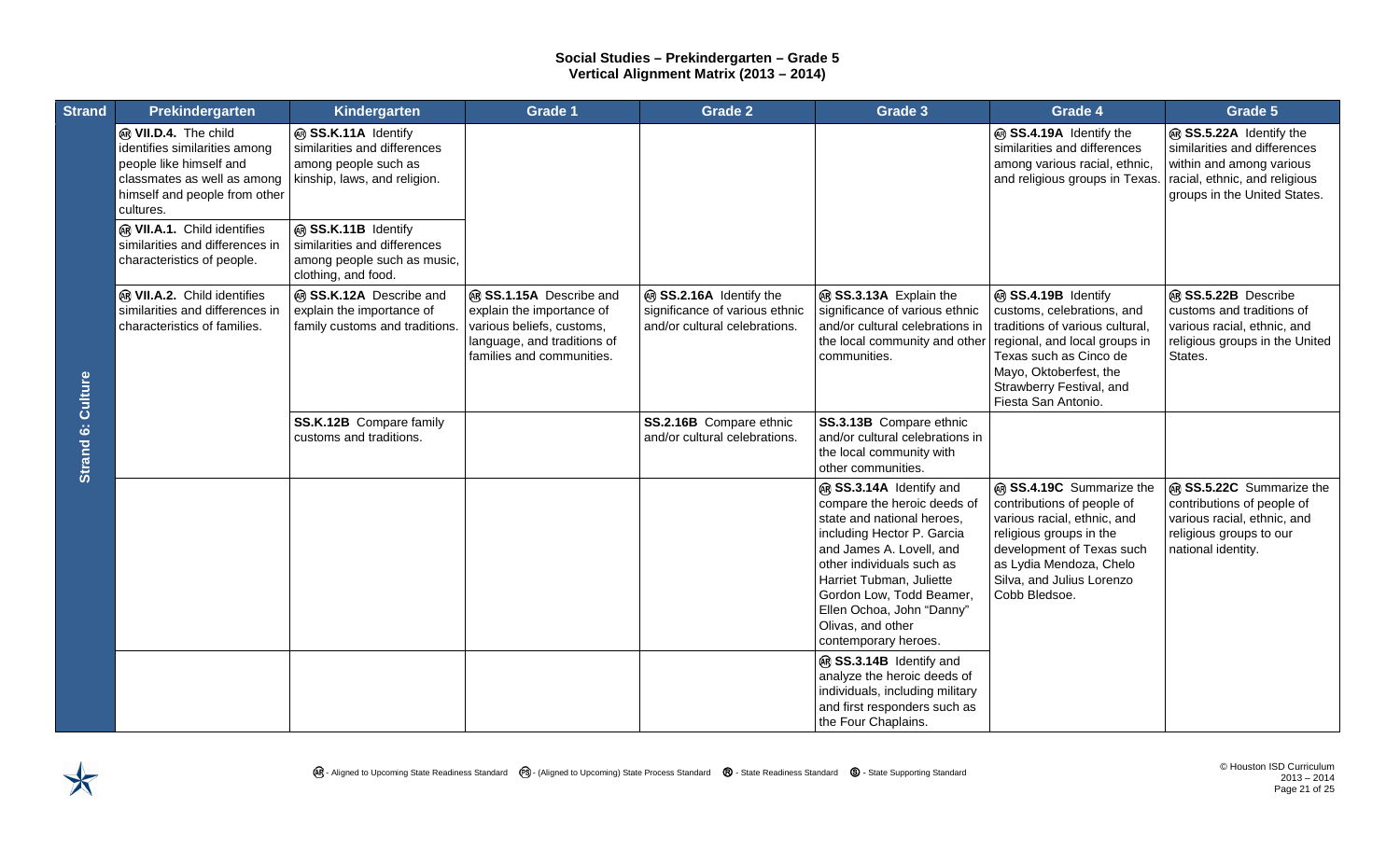| <b>Strand</b>                                 | Prekindergarten                                                                                        | Kindergarten                                                                                         | <b>Grade 1</b>                                                                                                                    | <b>Grade 2</b>                                                                                           | Grade 3                                                                                                                                                                                                                                                         | Grade 4                                                                                                                                                                                                     | Grade 5                                                                                                                                                                                                                                                                         |
|-----------------------------------------------|--------------------------------------------------------------------------------------------------------|------------------------------------------------------------------------------------------------------|-----------------------------------------------------------------------------------------------------------------------------------|----------------------------------------------------------------------------------------------------------|-----------------------------------------------------------------------------------------------------------------------------------------------------------------------------------------------------------------------------------------------------------------|-------------------------------------------------------------------------------------------------------------------------------------------------------------------------------------------------------------|---------------------------------------------------------------------------------------------------------------------------------------------------------------------------------------------------------------------------------------------------------------------------------|
| Science, Technology, and Society<br>Strand 7: | <b>Strand 7: Science, Technology, and Society</b>                                                      |                                                                                                      |                                                                                                                                   |                                                                                                          |                                                                                                                                                                                                                                                                 |                                                                                                                                                                                                             |                                                                                                                                                                                                                                                                                 |
|                                               |                                                                                                        |                                                                                                      |                                                                                                                                   |                                                                                                          | SS.3.16A Identify scientists<br>and inventors, including<br>Jonas Salk, Maria Mitchell,<br>and others who have<br>discovered scientific<br>breakthroughs or created or<br>invented new technology<br>such as Cyrus McCormick,<br>Bill Gates, and Louis Pasteur. | SS.4.20A Identify famous<br>inventors and scientists such<br>as Gail Borden, Joseph<br>Glidden, Michael DeBakey,<br>and Millie Hughes-Fulford and   including Benjamin Franklin,<br>their contributions.    | SS.5.23A Identify the<br>accomplishments of notable<br>individuals in the fields of<br>science and technology,<br>Eli Whitney, John Deere,<br>Thomas Edison, Alexander<br>Graham Bell, George<br>Washington Carver, the<br>Wright Brothers, and Neil<br>Armstrong.              |
|                                               | <b>@ X.A.5</b> Child recognizes<br>that information is accessible<br>through the use of<br>technology. | @ SS.K.13B Describe how<br>technology helps accomplish<br>specific tasks and meet<br>people's needs. | ® SS.1.16C Describe how<br>technology changes the way<br>people work.                                                             | ® SS.2.17B Explain how<br>science and technology<br>change the ways in which<br>people meet basic needs. |                                                                                                                                                                                                                                                                 |                                                                                                                                                                                                             | @ SS.5.23B Identify how<br>scientific discoveries,<br>technological innovations,<br>and the rapid growth of<br>technology industries have<br>advanced the economic<br>development of the United<br>States, including the<br>transcontinental railroad and<br>the space program. |
|                                               |                                                                                                        | @ SS.K.13A Identify<br>examples of technology used<br>in the home and school.                        | ® SS.1.16B Describe how<br>technology changes<br>communication,<br>transportation, and recreation. transportation, and recreation | ® SS.2.17A Describe how<br>science and technology<br>change communication,                               | @ SS.3.16B Identify the<br>impact of scientific<br>breakthroughs and new<br>technology in computers,<br>pasteurization, and medical<br>vaccines on various<br>communities.                                                                                      | ® SS.4.20B Describe how<br>scientific discoveries and<br>innovations such as in<br>aerospace, agriculture,<br>energy, and technology have<br>benefited individuals,<br>businesses, and society in<br>Texas. | @ SS.5.23C Explain how<br>scientific discoveries and<br>technological innovations in<br>the fields of medicine,<br>communication, and<br>transportation have benefited<br>individuals and society in the<br>United States.                                                      |
|                                               |                                                                                                        | SS.K.13C Describe how his<br>or her life might be different<br>without modern technology.            | SS.1.16A Describe how<br>technology changes the ways<br>families live.                                                            |                                                                                                          |                                                                                                                                                                                                                                                                 | SS.4.20C Predict how future<br>l scientific discoveries and<br>technological innovations<br>might affect life in Texas.                                                                                     | SS.5.23D Predict how future<br>scientific discoveries and<br>technological innovations<br>could affect society in the<br>United States.                                                                                                                                         |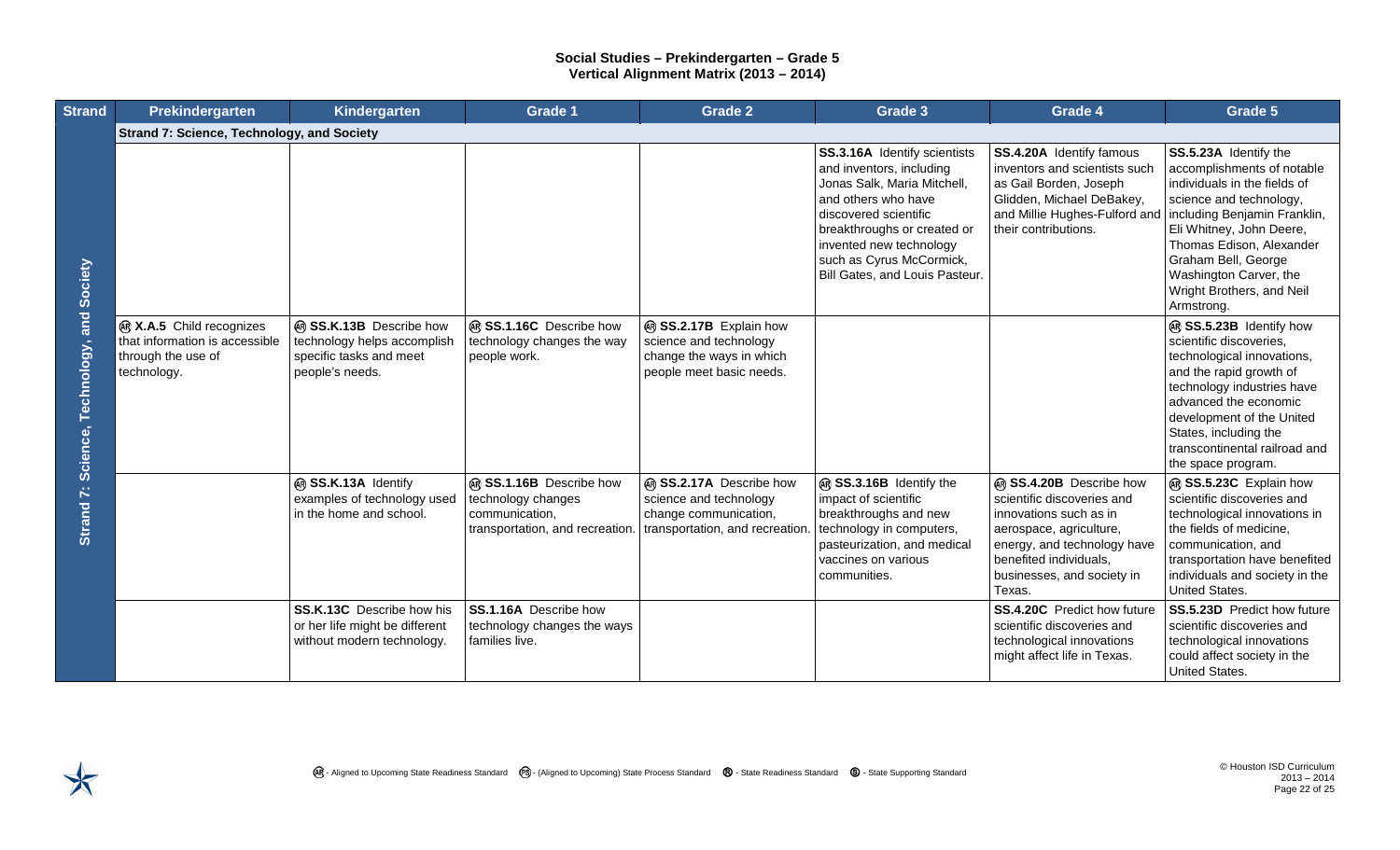| <b>Strand</b>         | Prekindergarten                        | Kindergarten                                                                                                                                                                   | <b>Grade 1</b>                                                                                                                                                                   | <b>Grade 2</b>                                                                                                                                                                                  | Grade 3                                                                                                                                                                                                   | Grade 4                                                                                                                                                                                                                    | Grade 5                                                                                                                                                                                                                                                                       |
|-----------------------|----------------------------------------|--------------------------------------------------------------------------------------------------------------------------------------------------------------------------------|----------------------------------------------------------------------------------------------------------------------------------------------------------------------------------|-------------------------------------------------------------------------------------------------------------------------------------------------------------------------------------------------|-----------------------------------------------------------------------------------------------------------------------------------------------------------------------------------------------------------|----------------------------------------------------------------------------------------------------------------------------------------------------------------------------------------------------------------------------|-------------------------------------------------------------------------------------------------------------------------------------------------------------------------------------------------------------------------------------------------------------------------------|
|                       | <b>Strand 8: Social Studies Skills</b> |                                                                                                                                                                                |                                                                                                                                                                                  |                                                                                                                                                                                                 |                                                                                                                                                                                                           |                                                                                                                                                                                                                            |                                                                                                                                                                                                                                                                               |
| Social Studies Skills |                                        | ® SS.K.14A Obtain<br>information about a topic<br>using a variety of valid oral<br>sources such as<br>conversations, interviews,<br>and music.                                 | SS.1.17A Obtain<br>information about a topic<br>using a variety of valid oral<br>sources such as<br>conversations, interviews,<br>and music.                                     | SS.2.18A Obtain<br>information about a topic<br>using a variety of valid oral<br>sources such as<br>conversations, interviews,<br>and music.                                                    | SS.3.17A Research<br>information, including<br>historical and current events,<br>and geographic data, about<br>the community and world,<br>using a variety of valid print,                                | SS.4.21A Differentiate<br>between, locate, and use<br>valid primary and secondary<br>sources such as computer<br>software; interviews;<br>biographies; oral, print, and                                                    | SS.5.24A Differentiate<br>between, locate, and use<br>valid primary and secondary<br>sources such as computer<br>software; interviews;<br>biographies; oral, print, and<br>visual material; documents;<br>and artifacts to acquire<br>information about the United<br>States. |
|                       |                                        | ® SS.K.14B Obtain<br>information about a topic<br>using a variety of valid visual<br>sources such as pictures,<br>symbols, electronic media,<br>print material, and artifacts. | ® SS.1.17B Obtain<br>information about a topic<br>using a variety of valid visual<br>sources such as pictures,<br>symbols, electronic media,<br>maps, literature, and artifacts. | ® SS.2.18B Obtain<br>information about a topic<br>using a variety of valid visual<br>sources such as pictures,<br>maps, electronic sources,<br>literature, reference sources,<br>and artifacts. | oral, visual, and Internet<br>resources.                                                                                                                                                                  | visual material; documents;<br>and artifacts to acquire<br>information about the United<br>States and Texas.                                                                                                               |                                                                                                                                                                                                                                                                               |
|                       |                                        |                                                                                                                                                                                |                                                                                                                                                                                  | SS2.18C Use various<br>parts of a source, including<br>the table of contents.<br>glossary, and index, as well<br>as keyword Internet searches,<br>to locate information.                        | SS.3.17D Use various<br>parts of a source, including<br>the table of contents.<br>glossary, and index, as well<br>as keyword Internet searches,<br>to locate information.                                 |                                                                                                                                                                                                                            |                                                                                                                                                                                                                                                                               |
| Strand 8:             |                                        | SS.K.14C Sequence and<br>categorize information.                                                                                                                               | SS.1.17C Sequence and<br>categorize information.                                                                                                                                 | SS.2.18D Sequence and<br>categorize information.                                                                                                                                                | SS.3.17B Sequence and<br>categorize information.                                                                                                                                                          | SS.4.21B Analyze<br>information by sequencing,                                                                                                                                                                             | SS.5.24B Analyze<br>information by sequencing,                                                                                                                                                                                                                                |
|                       |                                        |                                                                                                                                                                                |                                                                                                                                                                                  | SS.2.18E Interpret oral,<br>visual, and print material by<br>identifying the main idea,<br>predicting, and comparing<br>and contrasting.                                                        | SS.3.17C Interpret oral,<br>visual, and print material by<br>identifying the main idea,<br>distinguishing between fact<br>and opinion, identifying cause<br>and effect, and comparing<br>and contrasting. | categorizing, identifying<br>cause-and-effect<br>relationships, comparing,<br>contrasting, finding the main<br>idea, summarizing, making<br>generalizations and<br>predictions, and drawing<br>inferences and conclusions. | categorizing, identifying<br>cause-and-effect<br>relationships, comparing,<br>contrasting, finding the main<br>idea, summarizing, making<br>generalizations and<br>predictions, and drawing<br>inferences and conclusions.                                                    |
|                       |                                        |                                                                                                                                                                                |                                                                                                                                                                                  |                                                                                                                                                                                                 | SS.3.17E Interpret and<br>create visuals, including<br>graphs, charts, tables,<br>timelines, illustrations, and<br>maps.                                                                                  | SS.4.21C Organize and<br>interpret information in<br>outlines, reports, databases,<br>and visuals, including graphs,<br>charts, timelines, and maps.                                                                       | SS.5.24C Organize and<br>interpret information in<br>outlines, reports, databases,<br>and visuals, including graphs,<br>charts, timelines, and maps.                                                                                                                          |

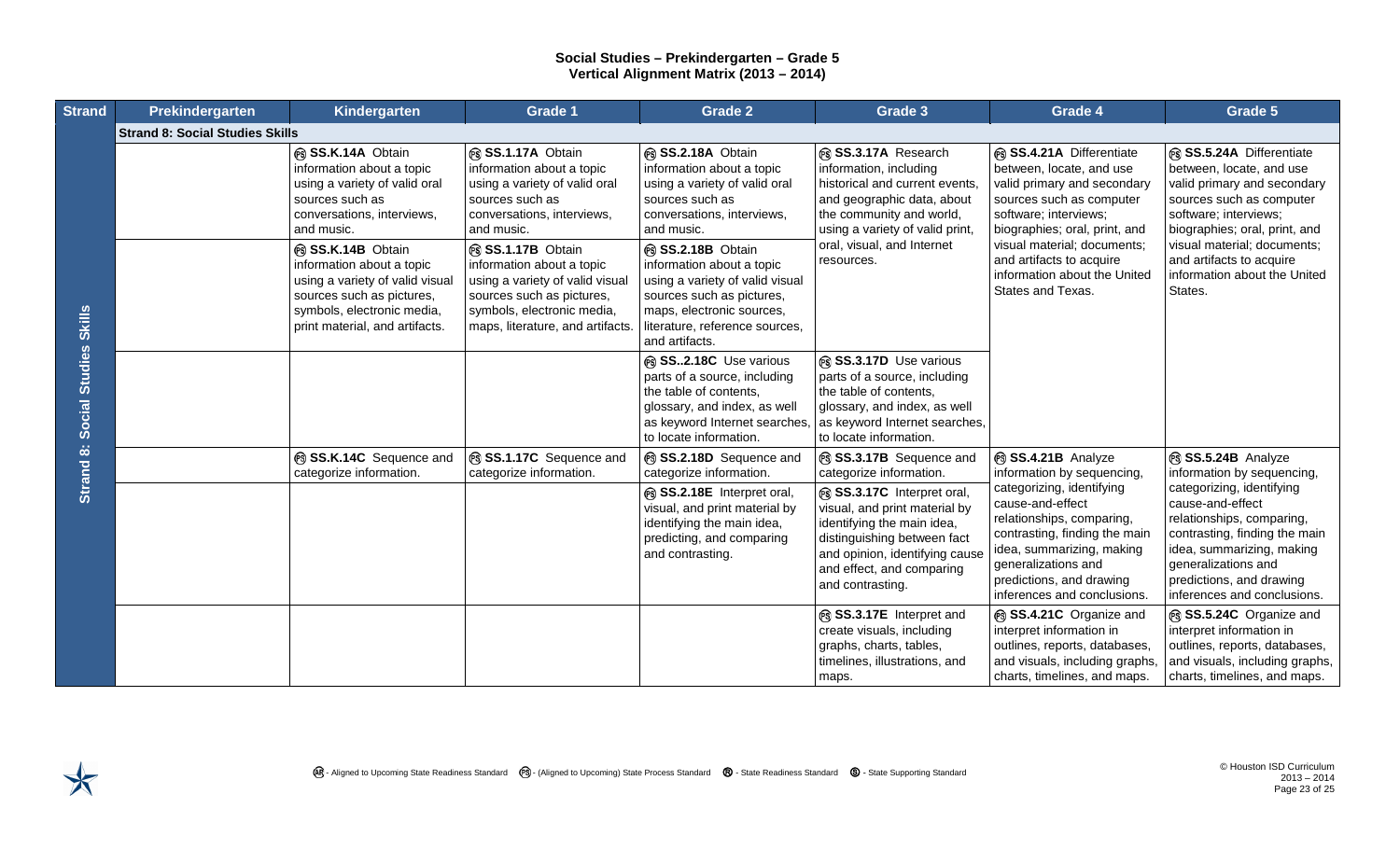| <b>Strand</b>         | Prekindergarten | Kindergarten                                                              | Grade 1                                                                 | <b>Grade 2</b>                                                                                                                 | Grade 3                                                                                                                                                       | Grade 4                                                                                                                                     | Grade 5                                                                                                                                     |
|-----------------------|-----------------|---------------------------------------------------------------------------|-------------------------------------------------------------------------|--------------------------------------------------------------------------------------------------------------------------------|---------------------------------------------------------------------------------------------------------------------------------------------------------------|---------------------------------------------------------------------------------------------------------------------------------------------|---------------------------------------------------------------------------------------------------------------------------------------------|
|                       |                 |                                                                           |                                                                         |                                                                                                                                |                                                                                                                                                               | SS.4.21D Identify different<br>points of view about an issue.<br>topic, historical event, or<br>current event.                              | SS.5.24D Identify different<br>points of view about an issue.<br>topic, or current event.                                                   |
|                       |                 |                                                                           |                                                                         |                                                                                                                                |                                                                                                                                                               |                                                                                                                                             | SS.5.24E Identify the<br>historical context of an event.                                                                                    |
|                       |                 |                                                                           |                                                                         |                                                                                                                                | SS.3.17F Use appropriate<br>mathematical skills to<br>interpret social studies<br>information such as maps and<br>graphs.                                     | SS.4.21E Use appropriate<br>mathematical skills to<br>interpret social studies<br>information such as maps and<br>graphs.                   |                                                                                                                                             |
|                       |                 |                                                                           |                                                                         |                                                                                                                                |                                                                                                                                                               | SS.4.22A Use social<br>studies terminology correctly.                                                                                       | SS.5.25A Use social<br>studies terminology correctly.                                                                                       |
| <b>Skills</b>         |                 |                                                                           |                                                                         |                                                                                                                                |                                                                                                                                                               | SS.4.22B Incorporate<br>main and supporting ideas in<br>verbal and written<br>communication.                                                | SS.5.25B Incorporate<br>main and supporting ideas in<br>verbal and written<br>communication.                                                |
| <b>Social Studies</b> |                 | SS.K.15A Express ideas<br>orally based on knowledge<br>and experiences.   | SS.1.18A Express ideas<br>orally based on knowledge<br>and experiences. | SS.2.19A Express ideas<br>orally based on knowledge<br>and experiences.                                                        | SS.3.18A Express ideas<br>orally based on knowledge<br>and experiences.                                                                                       | SS.4.22C Express ideas<br>orally based on research and<br>experiences.                                                                      | SS.5.25C Express ideas<br>orally based on research and<br>experiences.                                                                      |
| Strand 8:             |                 | SS.K.15B Create and<br>interpret visuals, including<br>pictures and maps. | SS.1.18B Create and<br>interpret visual and written<br>material.        | SS.2.19B Create written<br>and visual material such as<br>stories, poems, maps, and<br>graphic organizers to express<br>ideas. | SS.3.18B Use technology<br>to create written and visual<br>material such as stories,<br>poems, pictures, maps, and<br>graphic organizers to express<br>ideas. | SS.4.22D Create written<br>and visual material such as<br>journal entries, reports,<br>graphic organizers, outlines,<br>and bibliographies. | SS.5.25D Create written<br>and visual material such as<br>journal entries, reports,<br>graphic organizers, outlines,<br>and bibliographies. |
|                       |                 |                                                                           |                                                                         |                                                                                                                                | SS.3.18C Use standard<br>grammar, spelling, sentence<br>structure, and punctuation.                                                                           | SS.4.22E Use standard<br>grammar, spelling, sentence<br>structure, and punctuation.                                                         | SS.5.25E Use standard<br>grammar, spelling, sentence<br>structure, and punctuation.                                                         |
|                       |                 |                                                                           |                                                                         |                                                                                                                                |                                                                                                                                                               |                                                                                                                                             |                                                                                                                                             |